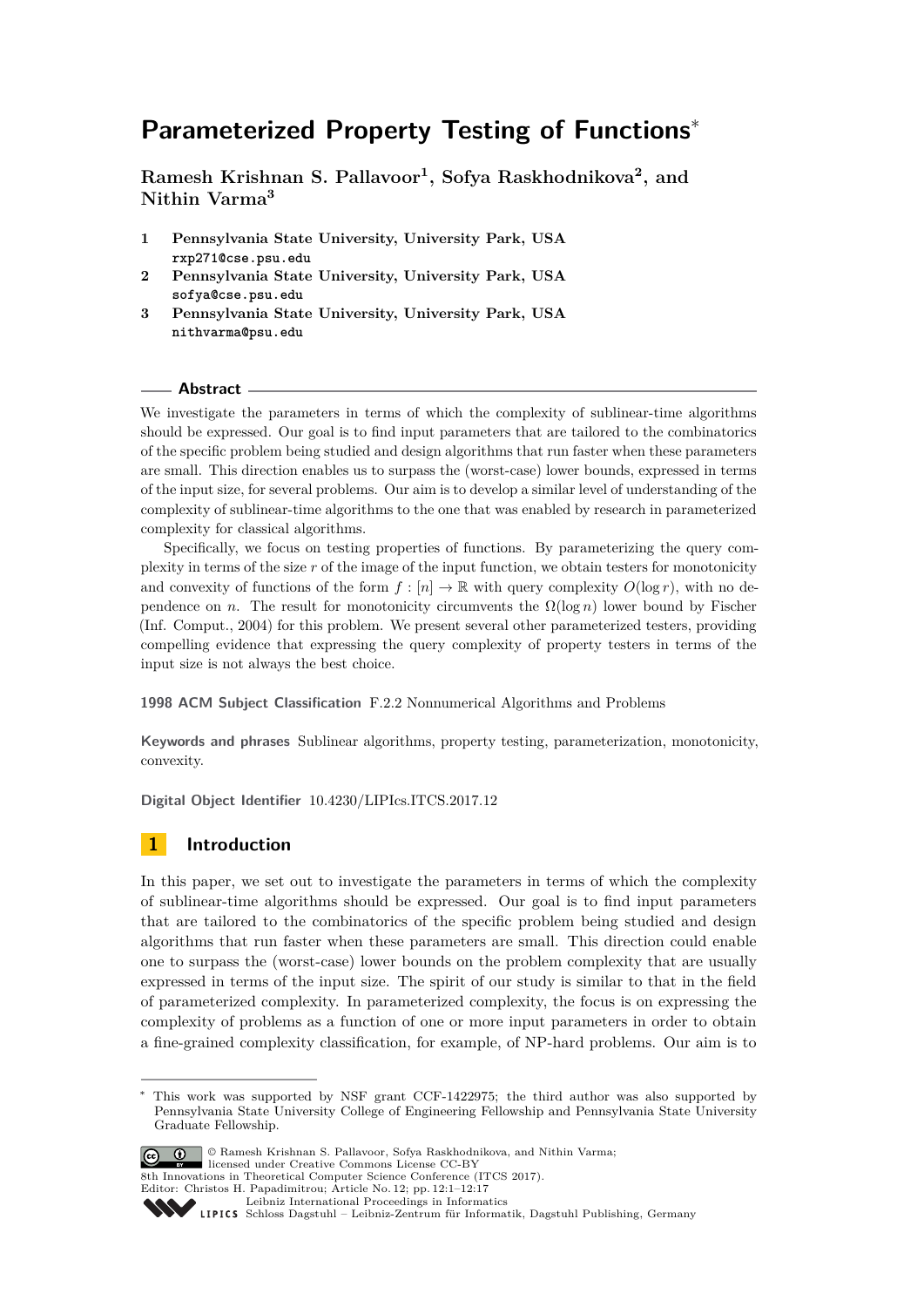#### **12:2 Parameterized Property Testing of Functions**

develop a similar level of understanding of the complexity of sublinear-time algorithms to the one that was enabled by research in parameterized complexity for classical algorithms.

We focus our study on the framework of property testing, introduced by Goldreich et al. [\[28\]](#page-16-1) and Rubinfeld and Sudan [\[40\]](#page-16-2). In property testing, an algorithm (an *ε*-tester) for property P, where P is viewed as a class of functions, is given a parameter  $\varepsilon \in (0,1)$  as input and has oracle access to a function *f*. The tester has to accept with probability at least 2/3 if f belongs to the class  $\mathcal{P}$ , and reject with probability at least 2/3 if f is  $\varepsilon$ -far from  $\mathcal{P}$ , that is, differs from every function in  $P$  on at least an  $\varepsilon$  fraction of function values. In the context of property testing of functions, the query complexity of a tester is usually expressed in terms of  $\varepsilon$  and the size of the domain of the input function. This works well for properties whose query complexity depends only on the proximity parameter  $\varepsilon$ . However, for other properties, it is not clear whether the domain size is the right parameter to express their testing complexity.

Consider, for example, the widely studied problem of testing monotonicity of real-valued functions (see, e.g., [\[27,](#page-16-3) [22,](#page-15-0) [23,](#page-15-1) [36,](#page-16-4) [26,](#page-16-5) [24,](#page-15-2) [31,](#page-16-6) [1,](#page-14-0) [32,](#page-16-7) [2,](#page-14-1) [11,](#page-15-3) [10,](#page-15-4) [13,](#page-15-5) [16,](#page-15-6) [12,](#page-15-7) [9,](#page-15-8) [17,](#page-15-9) [18,](#page-15-10) [15,](#page-15-11) [20,](#page-15-12) [19,](#page-15-13) [35,](#page-16-8) [4,](#page-14-2) [5,](#page-14-3) [21\]](#page-15-14), and recent surveys [\[38,](#page-16-9) [14\]](#page-15-15)). For functions over a discrete domain [*n*] (also called the line), monotonicity testing is equivalent to testing sortedness of arrays. Algorithms for sortedness testing have found use, for instance, in determining the "state of sortedness" of relational databases [\[6\]](#page-14-4), where the testing step is performed to decide on the sorting algorithms to be run on the database. The complexity of sortedness testing (for constant  $\varepsilon$ ) is  $Θ(\sqrt{n})$  if the tester is only allowed to make independent and uniformly random queries [\[26\]](#page-16-5); it is  $\Theta(\log n)$  if the tester is allowed to make arbitrary queries [\[23,](#page-15-1) [24\]](#page-15-2).

From the above discussion, it might appear that one cannot make any more improvements to the complexity of monotonicity testing over [*n*]. However, we argue that this is the case only when the complexity of the problem is parameterized in terms of *n*, the domain size.

In this work, we ask whether better monotonicity testers can be designed by parameterizing the query complexity in terms of the size of the image of the input function. The starting point for our investigation is the folklore result that, for *ε*-testing monotonicity of Boolean functions over  $[n]$ , only  $O(1/\varepsilon)$  queries suffice. A slightly more general corollary of this result is that monotonicity of functions over  $[n]$  with image size at most 2 can be  $\varepsilon$ -tested with only  $O(1/\varepsilon)$  queries. The only bound for monotonicity testing (over [*n*]) that is expressed in terms of the image size r of the input function is the bound of  $\Omega(\log r)$  for nonadaptive<sup>[1](#page-1-0)</sup> testers due to Blais et al. [\[12\]](#page-15-7). We design an *ε*-tester for monotonicity of functions over [*n*] with query complexity  $O((\log r)/\varepsilon)$ , where r is an upper bound on the size of the image of the input function. This result circumvents Fischer's lower bound of  $\Omega(\log n)$  for this problem by focusing on a different parameter for measuring query complexity.

The size of the image is one of the natural parameters in terms of which one can express the complexity of property testing algorithms. In this work, we show that there are several testing problems for which parameterizing the complexity in terms of the image size works well. Another example where parameterization has helped in the design of efficient testers is the work of Jha and Raskhodnikova [\[34\]](#page-16-10) on Lipschitz testing, even though they do not view their results from this angle. The complexity of their testers is expressed in terms of the *image diameter*. The *image diameter* of a function  $f : \mathcal{D} \to \mathbb{R}$  is  $\max_{x,y \in \mathcal{D}} |f(x) - f(y)|$ . In many situations, the image diameter is much smaller than the domain size. We believe that all this evidence is compelling enough to make one rethink the way in which the complexity

<span id="page-1-0"></span><sup>1</sup> Testers whose queries do not depend on the answers to previous queries are called *nonadaptive*; general testers that do not satisfy this requirement are *adaptive*.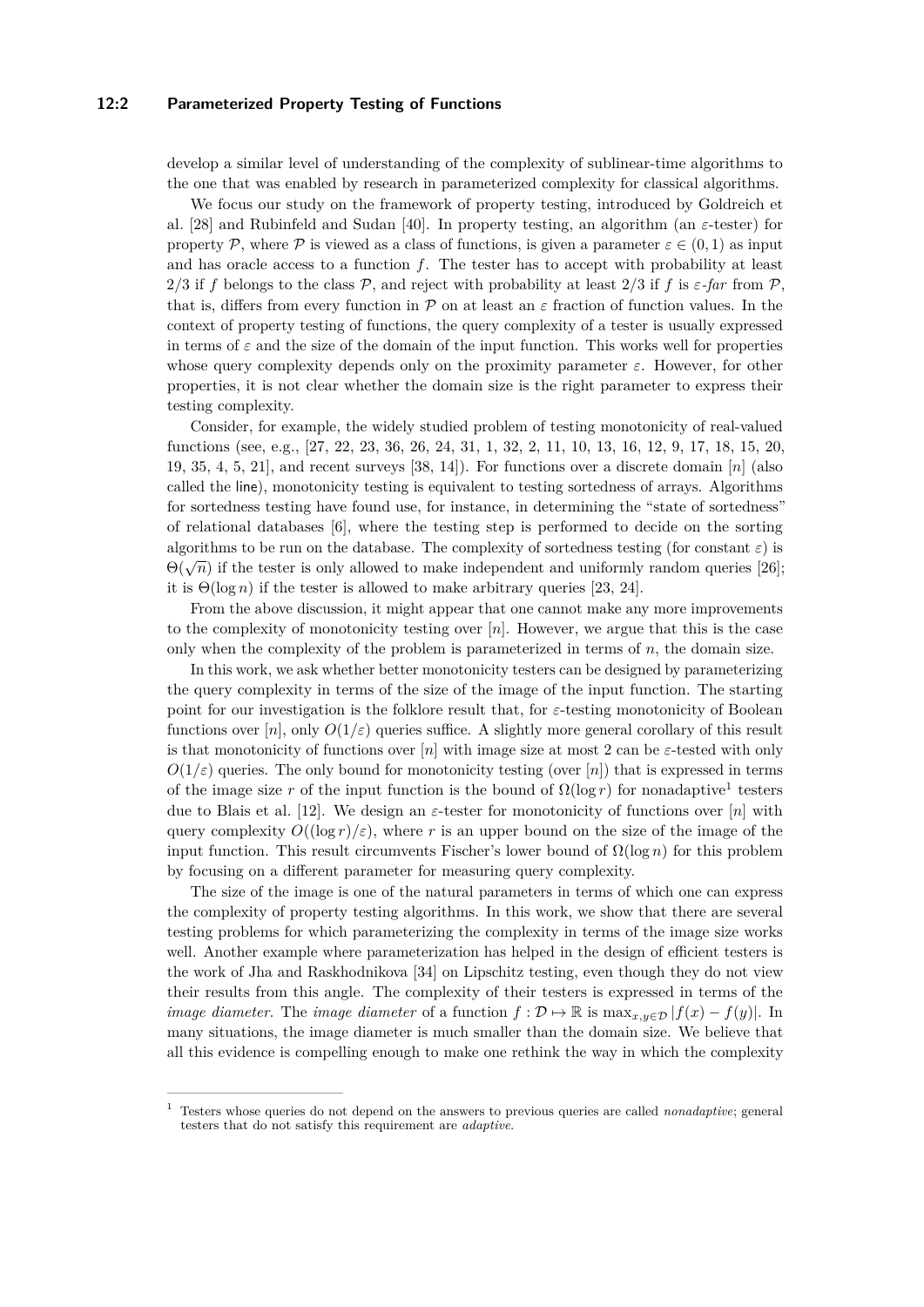of sublinear-time algorithms is expressed. Our paper is a first step towards formalizing this notion and finding what we think are the right parameters to express the complexity of some central problems in sublinear-time algorithms.

# **1.1 Parameters and Properties Studied in this Work**

We study the dependence of complexity of monotonicity and convexity testers on the image size of the input functions. The image of a function is defined as follows.

 $\triangleright$  **Definition 1.1** (Image of a function). Let f be a function defined over a finite, discrete domain D. The image of f, denoted Im(f), is the set  $\{f(x) : x \in D\}$  or, in other words, the set of all values taken by  $f$  on points in  $D$ .

For the special case, when D is [n], a function  $f : [n] \rightarrow \mathbb{R}$  can also be viewed as a real-valued array of length  $n$ . Here,  $\text{Im}(f)$  is equal to the set of distinct values in the array.

We restrict our attention to real-valued functions defined over the following domains. These are domains for which testing monotonicity and convexity have been studied extensively.

▶ **Definition 1.2** (Hypergrid, Hypercube, Line). For  $x \in [n]^d$ , let  $x_i$  denote the *i*<sup>th</sup> coordinate of *x*. A *hypergrid* is a partial order  $([n]^d, \preceq)$  where  $x \preceq y$  means that  $x_i \leq y_i$  for all  $x, y \in [n]^d$ and  $i \in [d]$ . The partial order  $([2]^d, \preceq)$  is called a *hypercube* and the total order  $([n], \preceq)$  is called a *line*.

Next, we summarize some of the previous work on testing monotonicity and convexity of real-valued functions.

**Monotonicity.** A function  $f : \mathcal{D} \to \mathbb{R}$  defined over a partial order  $(\mathcal{D}, \preceq)$  is *monotone* if  $f(x) \leq f(y)$  for all  $x, y \in \mathcal{D}$  satisfying  $x \preceq y$ . Monotonicity is one of the most widely studied properties in the field of property testing [\[27,](#page-16-3) [22,](#page-15-0) [23,](#page-15-1) [36,](#page-16-4) [26,](#page-16-5) [24,](#page-15-2) [31,](#page-16-6) [1,](#page-14-0) [32,](#page-16-7) [2,](#page-14-1) [11,](#page-15-3) [10,](#page-15-4) [13,](#page-15-5) [16,](#page-15-6) [12,](#page-15-7) [9,](#page-15-8) [17,](#page-15-9) [18,](#page-15-10) [15,](#page-15-11) [20,](#page-15-12) [19,](#page-15-13) [35,](#page-16-8) [4,](#page-14-2) [5,](#page-14-3) [21\]](#page-15-14). The complexity of *ε*-testing monotonicity of functions of the form  $f: [n]^d \mapsto \mathbb{R}$  is  $\Theta\left(\frac{d \log n}{\varepsilon}\right)$  [\[16,](#page-15-6) [17\]](#page-15-9). For the special case of the line, the testing complexity is  $\Theta\left(\frac{\log n}{\varepsilon}\right)$  [\[23,](#page-15-1) [24\]](#page-15-2). For functions defined over general poset domains  $\mathcal{D}$ , the complexity of monotonicity testing is  $O\left(\sqrt{|\mathcal{D}|/\varepsilon}\right)$  [\[26\]](#page-16-5).

**Convexity.** For a convex set  $\mathcal{D}$ , a function  $f : \mathcal{D} \to \mathbb{R}$  is convex if  $\forall x, y \in \mathcal{D}$  and  $t \in [0, 1]$ ,  $f(tx + (1-t)y) \le tf(x) + (1-t)f(y)$ . For real-valued functions over [*n*], convexity can be *ε*-tested using  $O(\frac{\log n}{\varepsilon})$  queries [\[37\]](#page-16-11). This bound is tight (for constant  $\varepsilon$ ) for nonadaptive testers [\[12\]](#page-15-7).

# **1.2 Our Results**

In this section, we describe the key technical contributions of our work. We design efficient testers for monotonicity over various hypergrid domains and convexity over the line. For monotonicity of functions over the line [*n*], which is equivalent to the property of sortedness of arrays of length *n*, we design efficient testers under two different models of input access: (i) query access and (ii) uniform samples. Our testers are given an upper bound *r* on the image size of the input function, and their complexity is parameterized in terms of *r*.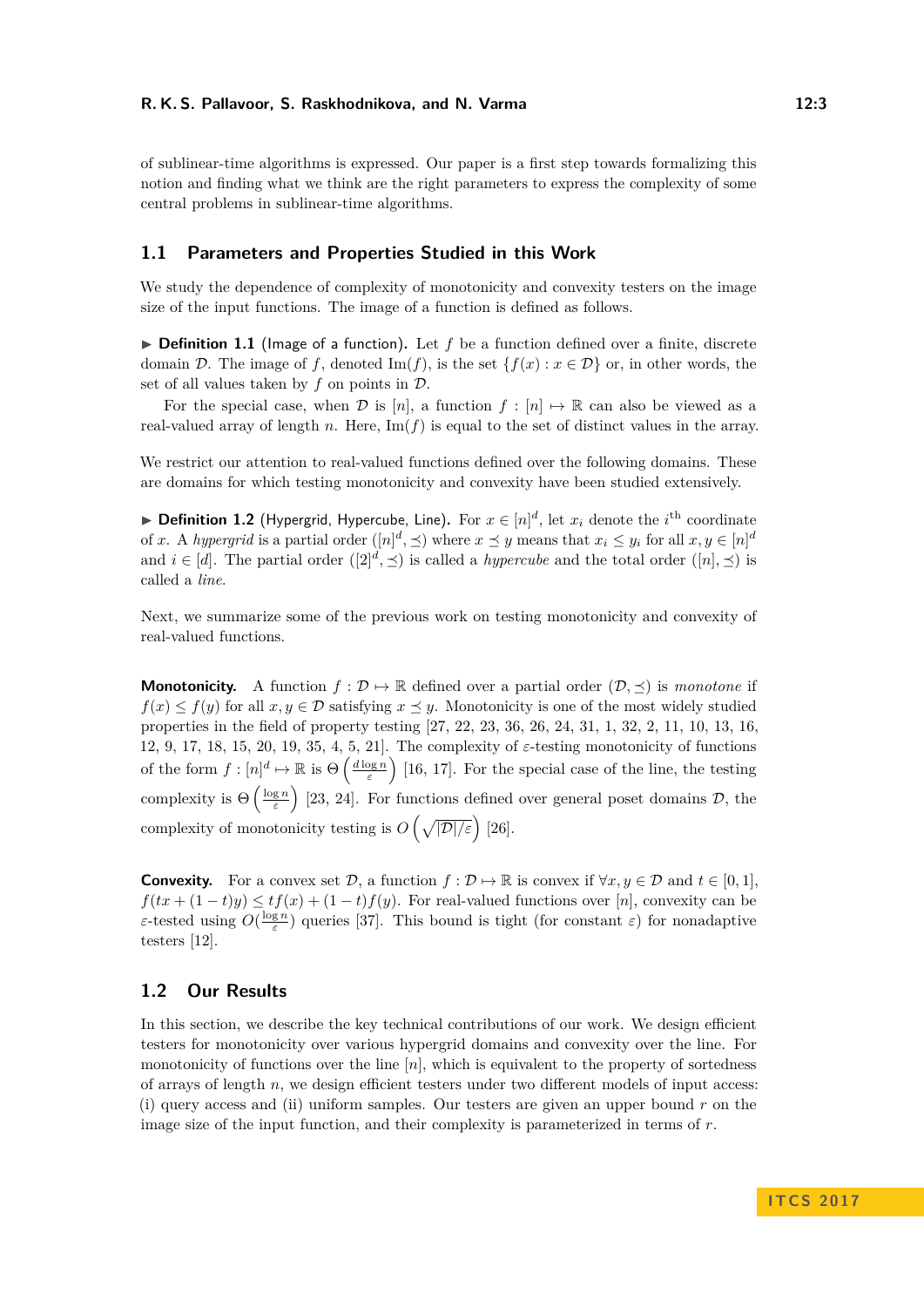#### **12:4 Parameterized Property Testing of Functions**

**Sortedness testing.** We present our tester for sortedness of *n*-element arrays (monotonicity over the line [*n*]) in Section [3.](#page-6-0) The complexity of our tester is independent of *n*. Our tester has 1-sided error, that is, it always accepts a function with the property. (In contrast, the general tester is said to have 2-sided error.) We prove the following theorem.

<span id="page-3-0"></span>**Theorem 1.3.** *There exists a 1-sided error ε-tester making*  $O\left(\frac{\log r}{\varepsilon}\right)$  *queries to test sortedness of arrays with at most r distinct values.*

An important ingredient in our sortedness tester is a nearly optimal nonadaptive tester for this task, presented in Section [2.](#page-4-0) Its performance is summarized in the next theorem.

<span id="page-3-1"></span>**Theorem 1.4.** *There exists a nonadaptive, 1-sided error*  $\varepsilon$ -tester making  $O\left(\frac{1}{\varepsilon} \log \frac{r}{\varepsilon}\right)$  queries *to test sortedness of arrays with at most r distinct values.*

The query complexity of our nonadaptive tester matches (for constant  $\varepsilon$ ) the  $\Omega(\log r)$  lower bound for nonadaptive sortedness testers in [\[12\]](#page-15-7). Note that for  $r > 1/\varepsilon$ , the complexity of the nonadaptive tester is  $O\left(\frac{\log r}{\varepsilon}\right)$ . The tester that we design to prove Theorem [1.3](#page-3-0) runs the nonadaptive tester for  $r \geq 1/\varepsilon$  and a different (adaptive) tester, presented in Section [3,](#page-6-0) for  $r < 1/\varepsilon$ .

**Uniform sortedness testing.** The work that defined property testing [\[28\]](#page-16-1), in addition to the model with oracle access to the input, also considered testers that are allowed access to function values only at points sampled uniformly and independently at random from the domain. This model of property testing, known as *uniform* or *sample-based* testing, was further studied by Goldreich and Ron [\[30\]](#page-16-12), Fischer et al. [\[25\]](#page-15-16), Berman et al. [\[8\]](#page-15-17) and Berman et al. [\[7\]](#page-14-5). The query complexity of *ε*-testing sortedness of *n*-element arrays (for constant *ε*) using only uniformly and independently drawn samples is  $\Theta(\sqrt{n})$  [\[26\]](#page-16-5). We design optimal (up to the dependence on  $\varepsilon$ ) uniform testers whose query complexity is parameterized in terms of the number or distinct elements in the input arrays. These results can be found in Sections [5](#page-10-0) and [6.](#page-11-0)

<span id="page-3-3"></span>**Findment 1.5.** *There exists a 1-sided error*  $\varepsilon$ -tester that makes  $O(\sqrt{r}/\varepsilon)$  uniform and *independent queries to test sortedness of arrays with at most r distinct values.*

<span id="page-3-4"></span>**Fineorem 1.6.** *Testing sortedness of arrays with values in* [*r*] *requires*  $\Omega(\sqrt{r})$  *uniform queries, even with 2-sided error.*

**Monotonicity testing over hypergrids.** We present our tester for monotonicity of realvalued functions over hypergrid domains in Section [4](#page-8-0) and prove the following theorem.

<span id="page-3-2"></span>**Theorem 1.7.** *There exists a 1-sided error*  $\varepsilon$ -tester that makes  $O\left(\frac{d}{\varepsilon} \log \frac{d}{\varepsilon} \log r\right)$  queries *to test monotonicity of real-valued functions*  $f : [n]^d \mapsto \mathbb{R}$  *over the hypergrid domain, where*  $|Im(f)| < r$ .

Note that our tester has a better complexity (up to log factors) than the optimal tester for monotonicity of real-valued functions over the hypergrid domains that makes  $O\left(\frac{d \log n}{\varepsilon}\right)$ queries [\[16\]](#page-15-6) for small  $r$ . Parameterizing the complexity of testing in terms of the image size of the functions being tested is what enables us to bypass the  $\Omega\left(\frac{d \log n}{\varepsilon}\right)$  lower bound for monotonicity testing of functions over hypergrid domains in [\[17\]](#page-15-9).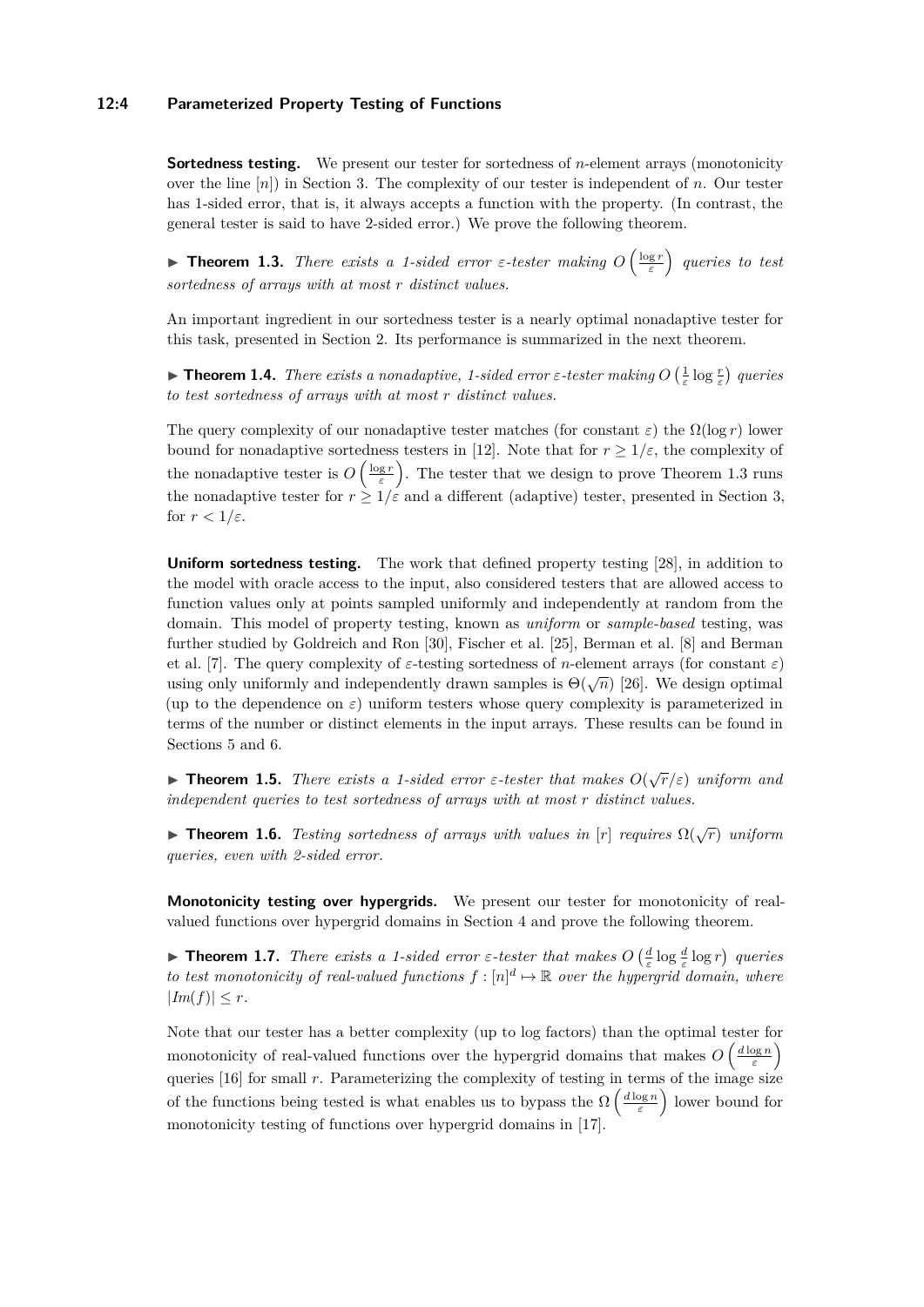**Convexity testing over the line.** Finally, in Section [7,](#page-13-0) we give a nonadaptive convexity tester for real-valued functions over the line and prove the following theorem.

<span id="page-4-2"></span>I **Theorem 1.8.** *There exists a nonadaptive, 1-sided error ε-tester for convexity of functions*  $f : [n] \rightarrow \mathbb{R}$  *that takes an integer*  $r \geq |Im(f)|$  *as input and makes*  $O(1/\varepsilon)$  *queries when*  $r < \varepsilon n/3$  *and*  $O\left(\frac{\log(r/\varepsilon)}{\varepsilon}\right)$ *ε queries otherwise.*

Recall that for real-valued functions over  $[n]$ , the complexity of (nonadaptively)  $\varepsilon$ -testing convexity (for constant  $\varepsilon$ ) is  $\Theta(\log n)$ . Contrary to this, our tester makes only a constant number of queries when the image size of the function is small.

# **1.3 Related Work**

A related concept of parameterized testability of graph properties was studied by Iwama and Yoshida [\[33\]](#page-16-13). The focus of their work was to design efficient algorithms for the property testing variants of several NP-hard decision problems on graphs, by expressing their complexity in terms of parameters that have been successfully used in the literature on parameterized algorithms. In most of the cases, the parameters that they used are NP-hard to compute. In contrast, our goal is to determine the right input parameters in terms of which to express the complexity of property testers and, more generally, sublinear-time algorithms. The parameters we use are often easy to compute or estimate and, in many situations, can be assumed to be given to the algorithm. We also believe that the parameters that we use are tied to the intrinsic combinatorial structure of the properties and give insights into complexity of testing them.

# <span id="page-4-0"></span>**2 The Nonadaptive Sortedness Tester**

In this section, we describe a nonadaptive, 1-sided error *ε*-tester for sortedness of arrays containing at most *r* distinct values and prove Theorem [1.4.](#page-3-1) Our tester (Algorithm [1\)](#page-5-0) uses a proximity oblivious tester (POT) for sortedness as a subroutine.

<span id="page-4-1"></span>▶ **Definition 2.1** (POT, Goldreich and Ron [\[29\]](#page-16-14)). A *proximity oblivious tester* for a property P is an algorithm that has oracle access to a function *f* and

- **1.** always accepts if  $f \in \mathcal{P}$ ;
- **2.** rejects with probability at least dist(*f,P*) if  $f \notin P$ , where dist(*f,P*) is the minimum fraction of values in *f* that needs to be changed, so that  $f \in \mathcal{P}$ .

Observe that a POT for P can be repeated  $O(1/\varepsilon)$  times to obtain a 1-sided error  $\varepsilon$ -tester for  $\mathcal P$ . We note that Definition [2.1](#page-4-1) is a special case of the definition of POT in [\[29\]](#page-16-14). Specifically, Goldreich and Ron [\[29\]](#page-16-14) allow the rejection probability of a POT to be a non-decreasing function of dist( $f, P$ ). However, the special case in Definition [2.1](#page-4-1) is sufficient for our purposes.

We now give an overview of Algorithm [1.](#page-5-0) It runs for  $O(1/\varepsilon)$  iterations. In each iteration, it first runs a POT for sortedness on a subarray *B* of the input array *A* consisting of  $1 + 2r/\varepsilon$ (nearly) equally spaced indices. Next, it picks an index  $i \in [n]$  uniformly at random. It compares *A*[*i*] with the array values of the indices closest to *i* that were included in *B*. Algorithm [1](#page-5-0) rejects if either of these steps finds elements out of order.

At least three distinct POTs for sortedness of arrays with  $O(\log n)$  query complexity are known [\[23,](#page-15-1) [10,](#page-15-4) [16\]](#page-15-6). We can use any of them in Algorithm [1.](#page-5-0) Note that Algorithm [1](#page-5-0) is not proximity oblivious itself, as it uses the proximity parameter  $\varepsilon$  to determine its queries. For simplicity, we assume throughout that  $2r/\varepsilon$  is an integer that divides *n*.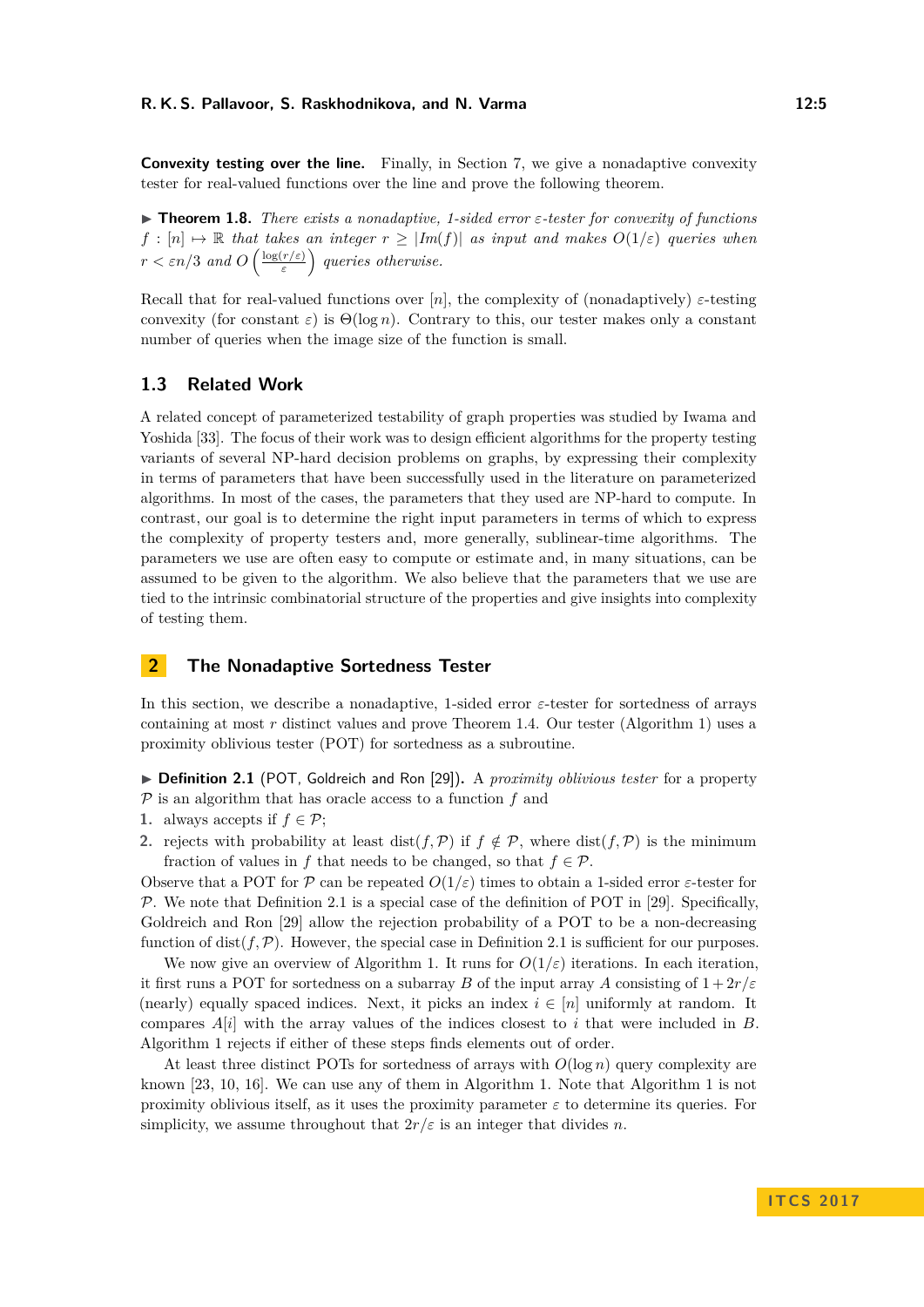<span id="page-5-6"></span><span id="page-5-3"></span><span id="page-5-0"></span>

| Algorithm 1: The Nonadaptive Sortedness Tester                                                                                                                                                                                        |
|---------------------------------------------------------------------------------------------------------------------------------------------------------------------------------------------------------------------------------------|
| <b>input:</b> query access to an array A of size n, an upper bound r on the number of                                                                                                                                                 |
| distinct values in A, and a distance parameter $\varepsilon \in (0,1)$ .                                                                                                                                                              |
| 1 Let B be the subarray of A consisting of the indices $1, \frac{\varepsilon n}{2r}, \frac{2\varepsilon n}{2r}, \ldots, (\frac{2r}{\varepsilon}-1) \frac{\varepsilon n}{2r}, n$ .                                                     |
| // No need to explicitly construct $B$ .                                                                                                                                                                                              |
| 2 repeat $\left[\frac{8}{5}\right]$ times                                                                                                                                                                                             |
| Run a POT for sortedness of arrays (e.g., from [23], [10] or [16]) on $B$ and reject<br>$\mathbf{3}$                                                                                                                                  |
| if it rejects.                                                                                                                                                                                                                        |
| Query an index $i$ from $A$ uniformly at random.<br>$\overline{4}$                                                                                                                                                                    |
| Set $k = \left\lfloor \frac{2ri}{\epsilon n} \right\rfloor + 1$ . // Note that $B[k] = A\left\lfloor \frac{(k-1)\epsilon n}{2r} \right\rfloor$ and $B[k+1] = A\left\lfloor \frac{k\epsilon n}{2r} \right\rfloor$ .<br>$5\phantom{.0}$ |
| Query $B[k]$ and $B[k+1]$ .<br>6                                                                                                                                                                                                      |
| <b>Reject</b> if $(B[k], A[i], B[k+1])$ is not in sorted order.<br>$\overline{7}$                                                                                                                                                     |
| 8 Accept.                                                                                                                                                                                                                             |

<span id="page-5-5"></span><span id="page-5-4"></span>**Proof of Theorem [1.4.](#page-3-1)** We prove that Algorithm [1](#page-5-0) is a nonadaptive, 1-sided error *ε*-tester making  $O\left(\frac{1}{\varepsilon}\log \frac{r}{\varepsilon}\right)$  queries to test sortedness of arrays with at most *r* distinct values. Algorithm [1](#page-5-0) is nonadaptive, since its queries can be chosen in advance. It has 1-sided error as it always accepts sorted arrays. Lemmas [2.2](#page-5-1) and [2.3](#page-5-2) complete the proof of Theorem [1.4.](#page-3-1)  $\blacktriangleleft$ 

<span id="page-5-1"></span>**Example [1](#page-5-0)** *Lemma 2.2. <i>Algorithm 1 makes*  $O\left(\frac{1}{\varepsilon} \log \frac{r}{\varepsilon}\right)$  *queries.* 

**Proof.** The query complexity of Step [3](#page-5-3) is  $O(\log |B|) = O(\log(r/\varepsilon))$ . Steps [4](#page-5-4)[-7](#page-5-5) make a constant number of queries. Steps [3-](#page-5-3)[7](#page-5-5) are executed  $O(1/\varepsilon)$  times. Hence, the overall query complexity of the tester is  $O\left(\frac{1}{\varepsilon} \log \frac{r}{\varepsilon}\right)$ . John Paris, John Paris, John Paris, John Paris, John Paris, John Paris, John Paris, John Paris, John Paris,

Recall that an array is  $\varepsilon$ -far from sorted if at least an  $\varepsilon$  fraction of elements need to be modified to make it sorted; otherwise, it is *ε-close* to sorted.

<span id="page-5-2"></span>I **Lemma 2.3.** *Algorithm [1,](#page-5-0) with probability at least* 2*/*3*, rejects every array that has at most r distinct values and is ε-far from sorted.*

**Proof.** Consider an array *A* that has at most *r* distinct values and is *ε*-far from sorted. Let *B* be the subarray of *A* as defined in Step [1](#page-5-6) of Algorithm [1.](#page-5-0) If *B* is  $\frac{\varepsilon}{7}$ -far from sorted, then by the definition of POT for sortedness, Step [3](#page-5-3) of our tester rejects with probability at least  $\frac{\varepsilon}{7}$  in each iteration. In the rest of the proof, we consider the case when *B* is  $\frac{\varepsilon}{7}$ -close to sorted.

<span id="page-5-8"></span>► Claim 2.4. If *B* is  $\frac{\varepsilon}{7}$  $\frac{\varepsilon}{7}$  $\frac{\varepsilon}{7}$ -close to sorted, then Steps [4-](#page-5-4)7 reject with probability at least  $\frac{\varepsilon}{7}$  in each iteration.

**Proof.** The subarray *B* consists of  $1 + 2r/\varepsilon$  (nearly) equally spaced indices, which partition *A* into  $2r/\varepsilon$  intervals of nearly the same size. Let  $\mathcal{I} = \{I_1, I_2, \ldots, I_{2r/\varepsilon}\}\$  denote the set of these intervals. Here,  $I_1$  denotes the interval<sup>[2](#page-5-7)</sup>  $\left[2 \cdot \frac{\varepsilon n}{2r} - 1\right]$  and, for  $k > 1$ , the interval  $\left[\frac{(k-1)\varepsilon n}{2r} + 1..\frac{k\varepsilon n}{2r} - 1\right]$  is denoted by  $I_k$ . Note that, by definition,  $B[k]$  and  $B[k+1]$  denote the values of the elements in *A* present immediately to the left and right of  $I_k$ , respectively.

An interval  $I_k$  is *nearly-constant* if  $B[k] = B[k+1]$ . Let  $C_t$  be the set of arrays with all their values equal to *t*. Let  $A[I_k]$  denote the subarray of *A* on the indices in  $I_k$ . Let  $d(I_k)$ 

<span id="page-5-7"></span><sup>&</sup>lt;sup>2</sup> We use [a.b] to denote { $a, a + 1, ..., b - 1, b$ } for  $a, b \in \mathbb{Z}, a < b$ .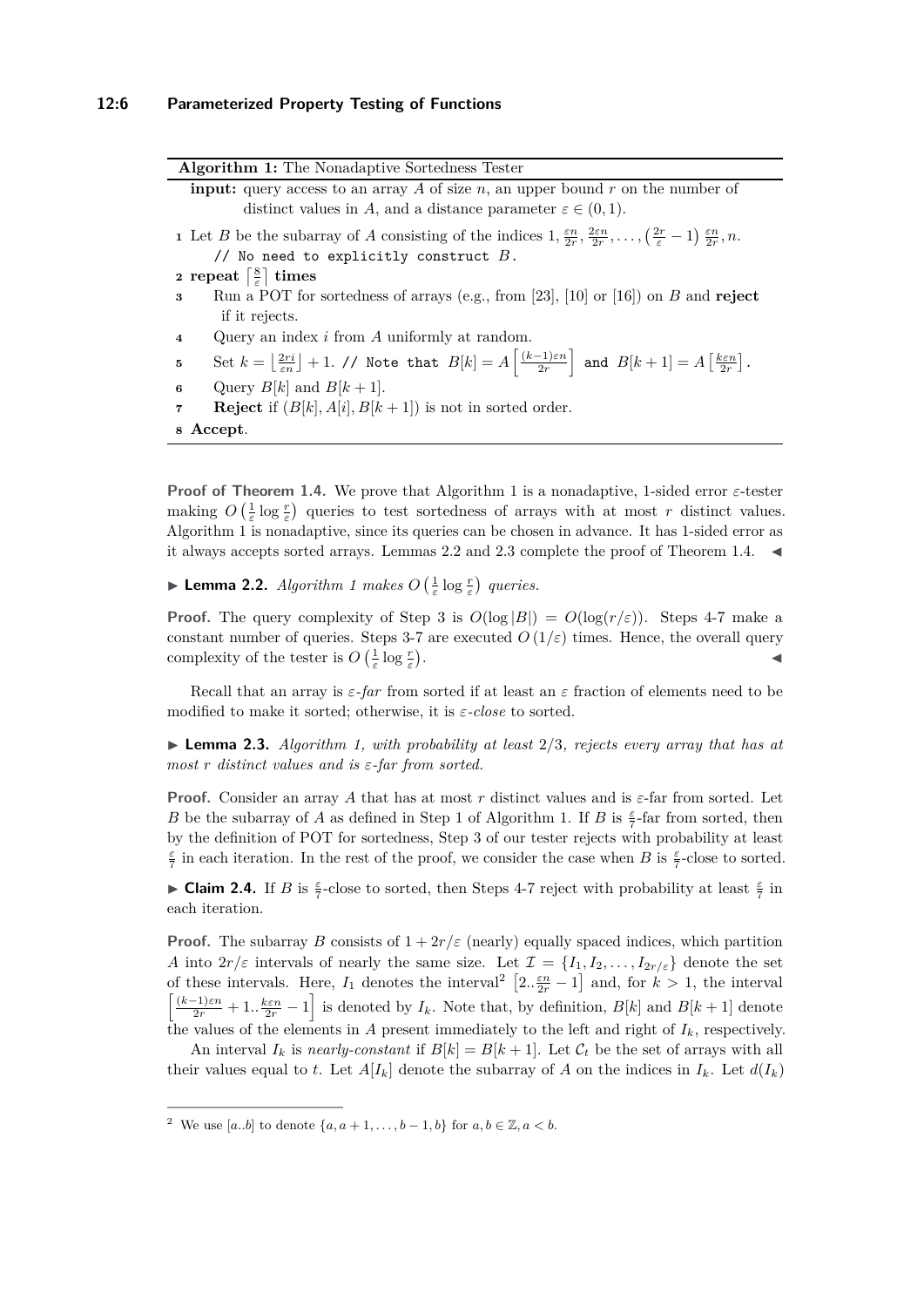and  $D(I_k)$  denote the fractional and absolute Hamming distance of  $A[I_k]$  from the property  $\mathcal{C}_{B[k]}$ . Note that  $d(I_k) = D(I_k)/|I_k|$ .

We now prove Claim [2.4](#page-5-8) as follows in two steps. First, we show that  $\sum_{I_k \in \mathcal{I}'} D(I_k) > \varepsilon n/7$ , where  $\mathcal{I}' = \{I_k \in \mathcal{I} : I_k \text{ is nearly-constant}\}\.$  Second, we show that Steps [4-](#page-5-4)[7](#page-5-5) of Algorithm [1](#page-5-0) reject with probability at least  $\sum_{k \in \mathcal{I}'} D(I_k)/n$  in each iteration.

Since *B* is  $\frac{\varepsilon}{7}$ -close to sorted, there exists a set *S* of at most  $\varepsilon|B|/7$  indices in *B* whose values can be changed to make *B* sorted. Note that, for  $r \geq 3$ , we have  $|S| < r/3$  since  $|B| = 1 + 2r/\varepsilon$ . Consider the set of intervals  $E_1$  in I adjacent to at least one index from *S*. As each index in *S* is adjacent to at most two intervals,  $|E_1| < 2r/3$ .

Let  $E_2$  denote the set of intervals in  $\mathcal{I} \setminus E_1$  that are not nearly-constant. For all *k* such that  $I_k \in E_2$ , we have  $B[k] < B[k+1]$ . This is so because, if  $B[k] > B[k+1]$ , then  $I_k \in E_1$ and if  $B[k] = B[k+1]$ , then  $I_k$  is nearly-constant. The total number of distinct values taken by the elements belonging to intervals in  $E_2$  is at least  $|E_2|$ . But *A* has at most *r* distinct values, and hence,  $|E_2| \le r$ . Consequently,  $|E_1 \cup E_2| < \frac{2r}{3} + r = \frac{5r}{3}$ .

Consider the subarray *A*<sup>*n*</sup> of *A* induced by the indices in the intervals in  $\mathcal{I} \setminus (E_1 \cup E_2)$ . Let  $D_{\mathcal{S}}(A)$  denote the absolute Hamming distance of the array A to the sortedness property. As  $D_{\mathcal{S}}(A) \geq \varepsilon n$ , we get  $D_{\mathcal{S}}(A'') > \varepsilon n - \frac{5r}{3} \cdot \frac{\varepsilon n}{2r} = \frac{\varepsilon n}{6}$ . Note that all the intervals in A'' are nearly-constant. Hence,  $(\mathcal{I} \setminus (E_1 \cup E_2)) \subseteq \mathcal{I}'$  and, consequently,

$$
\sum_{I_k \in \mathcal{I}'} D(I_k) \geq D_{\mathcal{S}}(A'') > \frac{\varepsilon n}{6} > \frac{\varepsilon n}{7}.
$$

This completes the first step of the proof.

Consider a nearly-constant interval  $I_k \in \mathcal{I}'$  such that  $D(I_k) > 0$ . As  $B[k] = B[k+1]$ , there exists  $D(I_k)$  elements in  $I_k$  whose values are not  $B[k]$ , i.e.,

$$
|\{x \in I_k : A[x] \neq B[k]\}| = D(I_k).
$$

Algorithm [1](#page-5-0) rejects if it samples an index  $x \in I_k$  in Step [4](#page-5-4) such that  $B[k] = B[k+1]$ (i.e.,  $I_k \in \mathcal{I}'$ ) and  $A[x] \neq B[k]$ . As there are  $\sum_{I_k \in \mathcal{I}'} D(I_k)$  such indices in *A*, Steps [4](#page-5-4)[-7](#page-5-5) of Algorithm [1](#page-5-0) reject *A* with probability at least  $\sum_{I_k \in \mathcal{I}'} D(I_k)/n$ . Since  $\sum_{I_k \in \mathcal{I}'} D(I_k) > \varepsilon n/7$ , the proof of Claim [2.4](#page-5-8) is complete.

Hence, the probability that Steps [3](#page-5-3)[-7](#page-5-5) reject in each iteration is at least  $\varepsilon/7$ . The probability that Algorithm [1](#page-5-0) accepts after  $\lceil 8/\varepsilon \rceil$  iterations is at most  $(1 - \varepsilon/7)^{8/\varepsilon} \le e^{-8/7} < 1/3$ . This completes the proof of Lemma [2.3.](#page-5-2)

#### <span id="page-6-0"></span>**3** The Sortedness Tester with  $O\left(\frac{\log r}{\epsilon}\right)$ *ε* **Query Complexity**

In this section, we describe a 1-sided error *ε*-tester for sortedness of arrays containing at most *r* distinct values and prove Theorem [1.3.](#page-3-0) The tester, described in Algorithm [2,](#page-7-0) runs the nonadaptive tester (Algorithm [1\)](#page-5-0) described in Section [2](#page-4-0) when  $r \geq 1/\varepsilon$ , and a different procedure, which is described in Algorithm [2,](#page-7-0) otherwise.

**Proof of Theorem [1.3.](#page-3-0)** We prove that Algorithm [2](#page-7-0) is a 1-sided error *ε*-tester making  $O\left(\frac{\log r}{\varepsilon}\right)$  queries to test sortedness of arrays with at most *r* distinct values. When  $r \geq 1/\varepsilon$ , Algorithm [2](#page-7-0) runs Algorithm [1](#page-5-0) and outputs its answer. By Theorem [1.4,](#page-3-1) Algorithm [1](#page-5-0) is a 1-sided error *ε*-tester with query complexity  $O\left(\frac{1}{\varepsilon}\log \frac{r}{\varepsilon}\right)$  which is equal to  $O\left(\frac{\log r}{\varepsilon}\right)$  as  $r \geq 1/\varepsilon$ . When  $r < 1/\varepsilon$ , Algorithm [2](#page-7-0) only rejects if it finds array elements out of order, and so, it has 1-sided error. Lemmas [3.1](#page-7-1) and [3.2](#page-8-1) complete the proof of Theorem [1.3.](#page-3-0)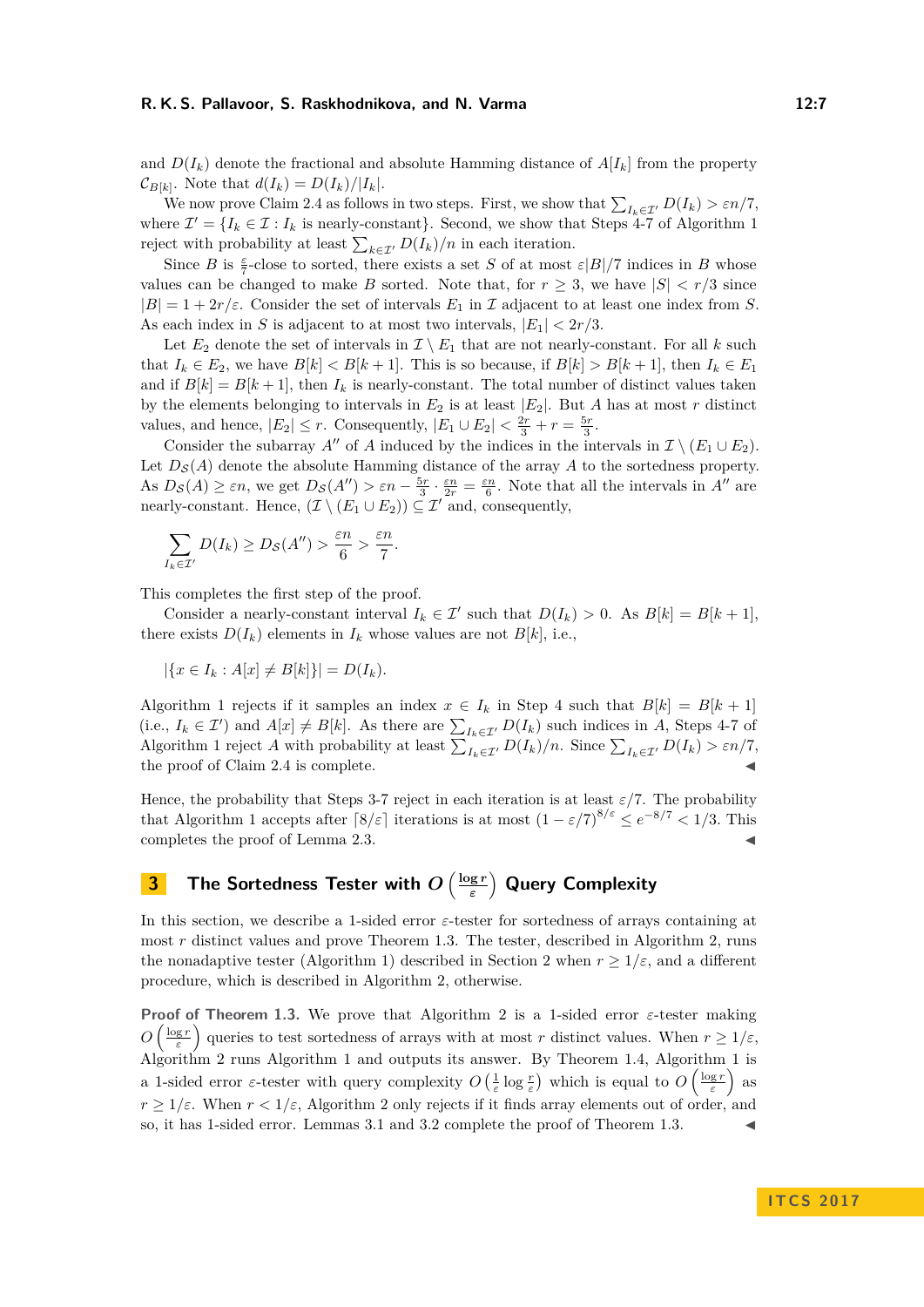<span id="page-7-7"></span><span id="page-7-4"></span><span id="page-7-2"></span><span id="page-7-0"></span>**Algorithm 2:** The Sortedness Tester **input:** query access to an array *A* of size *n*, an upper bound *r* on the number of distinct values in *A*, and distance parameter  $\varepsilon \in (0,1)$ . If  $r \geq 1/\varepsilon$  $r \geq 1/\varepsilon$  $r \geq 1/\varepsilon$ , run **Algorithm 1** and **return** its answer. If  $A[1] > A[n]$ , reject. Initialize a balanced binary search tree *T* to contain keys 1 and *n*. // Define successor( $i$ ) = min{ $j \in T : j > i$ }; predecessor( $i$ ) = max{ $j \in T : j < i$ }. **while**  $\exists i, j \in T$  *such that*  $j =$  **successor**(*i*) *and*  $|i - j| > \frac{\varepsilon n}{2r}$  *and*  $A[i] < A[j]$  **do**  Set  $m = \left\lfloor \frac{i+j}{2} \right\rfloor$  and query  $A[m]$ . **if**  $A[i] \leq A[m] \leq A[j]$  **then** insert *m* into *T* **else reject**. **if**  $i > 1$  *and*  $A[$ predecessor $(i)$ ] =  $A[i] = A[m]$  **then**  Delete *i* from *T*. **if**  $j < n$  and  $A[m] = A[j] = A[\text{successor}(j)]$  **then**  Delete *j* from *T*.  $\frac{11}{2}$  **repeat**  $\left\lceil \frac{2 \ln 3}{\varepsilon} \right\rceil$  **times**  Sample an index *x* from [*n*] uniformly at random and query *A*[*x*]. **if** (*A*[predecessor(*x*)]*, A*[*x*]*, A*[successor(*x*)]) is not in sorted order **then reject**. **<sup>14</sup> Accept**.

<span id="page-7-9"></span><span id="page-7-8"></span><span id="page-7-6"></span><span id="page-7-5"></span><span id="page-7-3"></span><span id="page-7-1"></span>**Example 1.1.** *For*  $r < 1/\varepsilon$ , *Algorithm* [2](#page-7-0) *makes*  $O\left(\frac{\log r}{\varepsilon}\right)$  *queries.* 

**Proof.** We first bound the query complexity of Steps [4-](#page-7-2)[10.](#page-7-3) Let *w* be the number of times Steps [4-](#page-7-2)[10](#page-7-3) are run by Algorithm [2.](#page-7-0) For  $k \in [0..w]$ , let  $T_k$  be the snapshot of the binary search tree *T* of array indices (initialized in Step [3\)](#page-7-4) at the end of iteration *k*. Note that  $T_0 = \{1, n\}$ and  $T_w$  is the tree at the end of the algorithm. Let  $V_k = \{v : v = A[i] \text{ for some } i \in T_k\}$ be the set of all array values of indices in  $T_k$ . Observe that once a value  $v$  is in  $V_k$ , it remains in  $V_{k'}$  for all  $k' > k$ . For  $v \in V_k$ , define successor-distance $(v, T_k) = |i - \text{successor}(i)|$ such that  $A[i] = v$  and  $A[\text{successor}(i)] \neq v$ , where successor is defined with respect to the tree  $T_k$  (for  $v = A[n]$ , define successor-distance $(v, T_k) = 0$ ). Consider the  $k^{\text{th}}$  it-eration of Steps [4-](#page-7-2)[10](#page-7-3) where  $k \in [w]$ . In Step [4](#page-7-2) of  $k^{\text{th}}$  iteration, an index  $i \in T$  is chosen such that successor-distance( $A[i], T_{k-1}$ ) *>*  $\epsilon n/2r$ *.* At the end of the iteration, successor-distance( $A[i], T_k$ ) = successor-distance( $A[i], T_{k-1}$ )/2 ignoring the errors due to rounding. Generalizing this argument, for each iteration  $k \in [w]$ , there exists some *v*<sub>*k*</sub> ∈ *V*<sub>*k*−1</sub>  $\setminus$  {*A*[*n*]}, such that successor-distance(*v*<sub>*k*</sub>, *T*<sub>*k*</sub>) = successor-distance(*v*<sub>*k*</sub>, *T*<sub>*k*−1</sub>)/2.

Fix  $v^* \in V_w \setminus \{A[n]\}$ . Let  $k_1, k_2, \ldots, k_q \in [w]$ , where  $k_1 < k_2 < \ldots < k_q$ , be the iterations where the choice of *i* in Step [4](#page-7-2) satisfies  $A[i] = v^*$ . From the description of the tester, for any  $i \in [2..q]$ , we have successor-distance $(v^*, T_{k_i})$  = successor-distance $(v^*, T_{k_{i-1}})/2$ . By  $\text{extending this relation, we get successor-distance}(v^*, T_{k_q}) = \text{successor-distance}(v^*, T_{k_1})/2^{q-1}.$ But successor-distance $(v^*, T_{k_1}) < n$  and  $\frac{\varepsilon n}{4r} <$  successor-distance $(v^*, T_{k_q}) \leq \frac{\varepsilon n}{2r}$ . Solving for  $q,$ we get

$$
2^{q-1} = \frac{\text{successor-distance}(v^*, T_{k_1})}{\text{successor-distance}(v^*, T_{k_4})} < \frac{n}{\varepsilon n/4r} = \frac{4r}{\varepsilon};
$$
  

$$
q < \log \frac{8r}{\varepsilon}.
$$

Hence, the tester runs at most  $\log(8r/\varepsilon)$  iterations where successor-distance $(v^*, \cdot)$  is halved.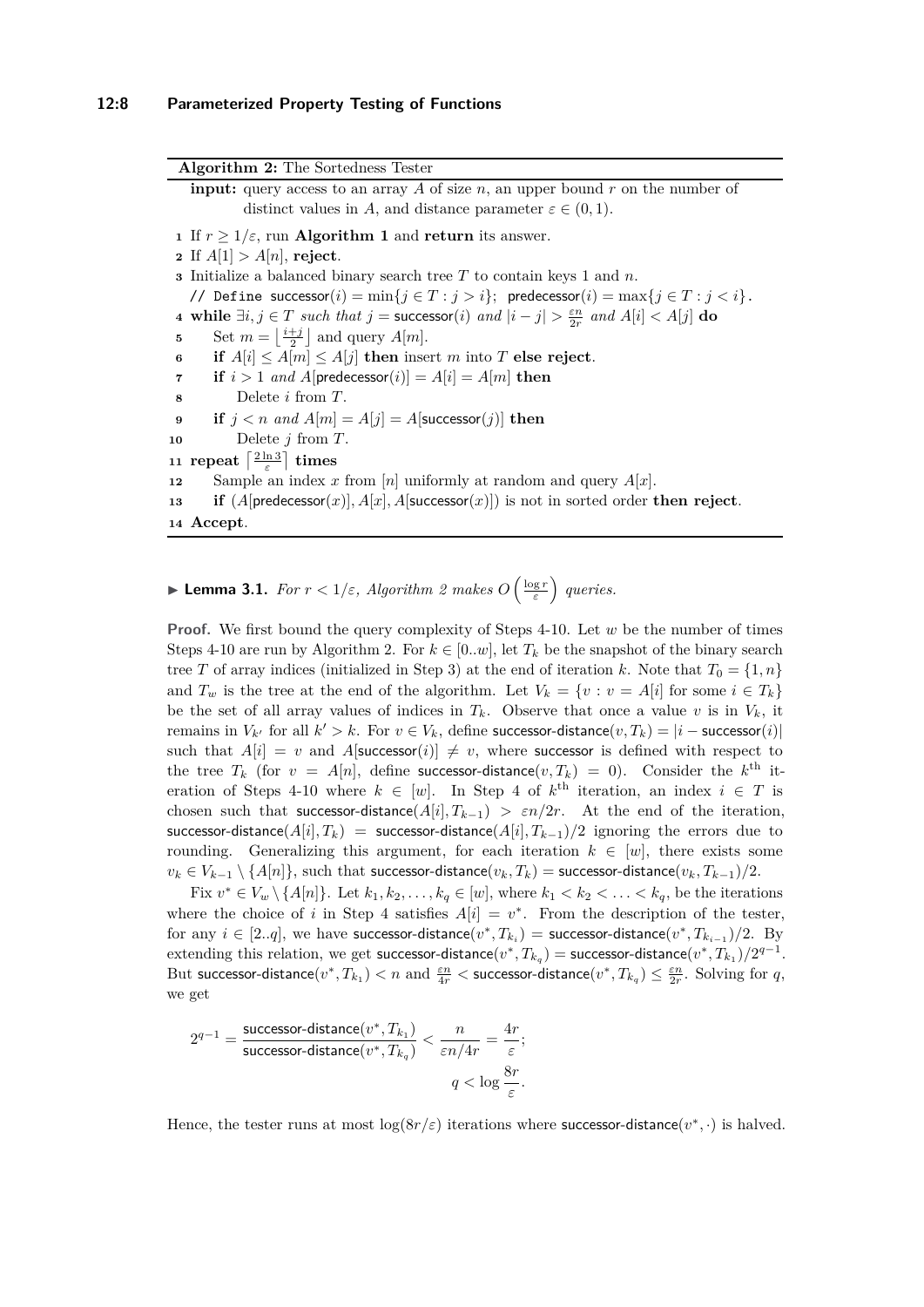Accounting for all the iterations for each value in  $V_w \setminus \{A[n]\}$ , we get

 $w < |V_w| \cdot \log(8r/\varepsilon) \le r \log(8r/\varepsilon)$ ,

since  $|V_w| \leq r$ . In each iteration, the tester makes a constant number of queries. So, the overall query complexity of Steps [4](#page-7-2)[-10](#page-7-3) is  $O(r \log \frac{r}{\varepsilon})$ . The query complexity of Steps [11-](#page-7-5)[13](#page-7-6) is *O*(1/ $\varepsilon$ ). Hence, the overall query complexity of the tester is  $O\left(\frac{1}{\varepsilon} + r \log \frac{r}{\varepsilon}\right)$ .

Now, we prove that  $O(r \log \frac{r}{\varepsilon}) = O\left(\frac{\log r}{\varepsilon}\right)$  for  $r < 1/\varepsilon$ . We have  $O(r \log \frac{r}{\varepsilon}) = O(r \log \frac{1}{\varepsilon})$ as  $r < 1/\varepsilon$ . Note that the function  $g(x) = \frac{x}{\log x}$  is increasing for  $x \ge 3$ . Hence, for  $r < 1/\varepsilon$ , we have  $\frac{r}{\log r} < \frac{1/\varepsilon}{\log(1/\varepsilon)}$  $\frac{1/\varepsilon}{\log(1/\varepsilon)}$ , and hence  $r \log \frac{1}{\varepsilon} < \frac{\log r}{\varepsilon}$ . Therefore, the query complexity of Algorithm [2](#page-7-0) is  $O\left(\frac{\log r}{\varepsilon}\right)$ . J

<span id="page-8-1"></span> $\blacktriangleright$  **Lemma 3.2.** *Steps* [2](#page-7-7)[-14](#page-7-8) of Algorithm [2,](#page-7-0) with probability at least 2/3, reject every array *that has at most r distinct values and is*  $\varepsilon$ -*far from sorted, when*  $r < 1/\varepsilon$ *.* 

**Proof.** Consider an array A that has at most r distinct values and is  $\varepsilon$ -far from sorted. where  $r < 1/\varepsilon$ . Algorithm [2](#page-7-0) rejects whenever it finds elements out of order. We show that Steps [11](#page-7-5)[-13](#page-7-6) reject with probability at least 2*/*3, if Steps [2](#page-7-7)[-10](#page-7-3) do not find array elements out of order.

Consider the indices in the tree *T* at the end of the while loop. Let  $E = \{j \in T : A[j] \leq \}$  $A$ [successor(*j*)]} be the indices in *T* whose array values differ from that of their respective successor in *T*. As *A* has at most *r* distinct values, by Pigeonhole principle,  $|E| < r$ . Each  $i \in E$  satisfies  $|i -$  successor $(i)| \leq \varepsilon n/2r$ . Define  $E' = \{k \in [n] : i < k <$  successor $(i), i \in E\}$ . Clearly,  $|E'| \leq \frac{\varepsilon n}{2r} \cdot |E| < \frac{\varepsilon n}{2}$ . Consider the subarray of *A* indexed by  $[n] \setminus E'$ . This subarray is  $\frac{\varepsilon}{2}$ -far from sorted as *A* is  $\varepsilon$ -far from sorted. Also, all  $k \in [n] \setminus E'$  satisfy  $predecessary(k) < k <$  successor(*k*) and  $A[predecessary(k)] = A[successor(k)]$  (note that the definitions of predecessor and successor are applicable to all elements in [*n*]). That is, for all such indices  $k$ , we know what the element  $A[k]$  should be if  $A$  is sorted. Recall that if  $A[i] = A[j]$ , then  $[i..j]$  constitutes a *nearly-constant* interval, as defined in Section [2.](#page-4-0) By the proof method used in Lemma [2.3,](#page-5-2) there exists at least  $\varepsilon n/2$  indices of the form  $k \in [n]$  such that *A*[predecessor(*k*)] = *A*[successor(*k*)] and *A*[*k*]  $\neq$  *A*[successor(*k*)]. The probability that Steps [12](#page-7-9) and [13](#page-7-6) fail to capture such an index in any of its  $\left\lceil \frac{2 \ln 3}{\varepsilon} \right\rceil$  iterations is at most

$$
(1 - \varepsilon/2)^{\frac{2\ln 3}{\varepsilon}} \le 1/3.
$$

# <span id="page-8-0"></span>**4 The Monotonicity Tester over Hypergrids**

In this section, we describe a monotonicity tester for functions over hypergrid domains and prove Theorem [1.7.](#page-3-2) We prove the correctness of this tester using the correctness of the sortedness tester described in Section [3,](#page-6-0) a dimension reduction theorem by Chakrabarty et al. [\[15\]](#page-15-11) and the work investment strategy by Berman et al. [\[9\]](#page-15-8).

An axis-parallel line  $\ell$  of the hypergrid  $[n]^d$  is a set of *n* points that agree on all but one coordinate. Let  $f|_{\ell}$  denote the restriction of a function  $f$  to  $\ell$ . Note that  $f|_{\ell}$  can be thought of as a real-valued function over [*n*].

The tester iteratively samples uniformly random axis-parallel lines, runs Algorithm [2](#page-7-0) on each of them, and rejects if any run of Algorithm [2](#page-7-0) rejects. We now analyze the tester and prove Theorem [1.7.](#page-3-2)

**Proof of Theorem [1.7.](#page-3-2)** We prove that Algorithm [3](#page-9-0) is a 1-sided error *ε*-tester that makes  $O\left(\frac{d}{\varepsilon} \log \frac{d}{\varepsilon} \log r\right)$  queries to test monotonicity of real-valued functions  $f: [n]^d \mapsto \mathbb{R}$  over the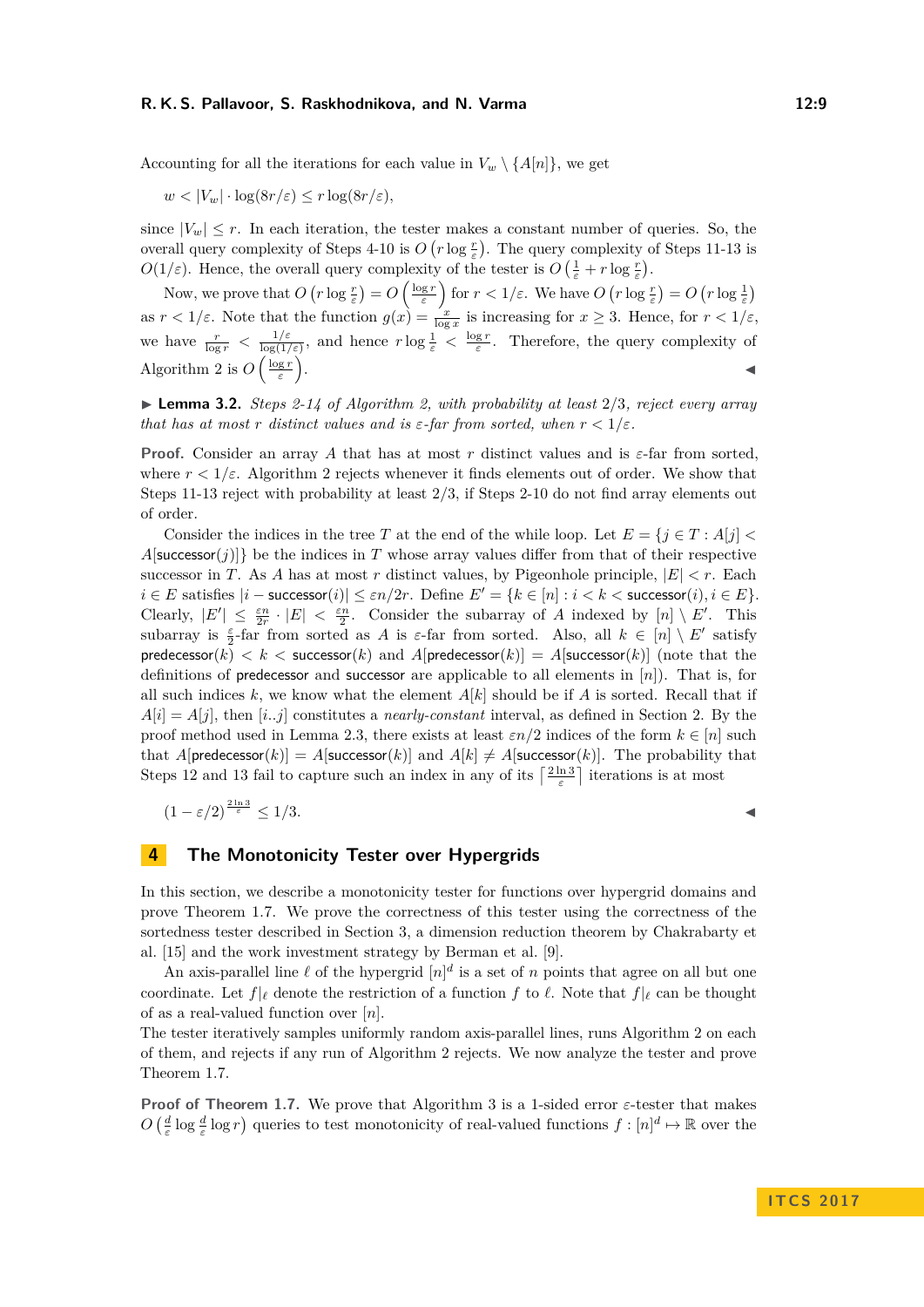<span id="page-9-7"></span><span id="page-9-4"></span><span id="page-9-0"></span>

| Algorithm 3: The Monotonicity Tester over Hypergrids                                                                |
|---------------------------------------------------------------------------------------------------------------------|
| <b>input:</b> query access to $f: [n]^d \mapsto \mathbb{R}$ , an upper bound r on $ \text{Im}(f) $ , and a distance |
| parameter $\varepsilon \in (0,1)$ .                                                                                 |
| <b>1 for</b> $i = 1$ to $\lceil 3 \log \frac{4d}{f} \rceil$ do                                                      |
| repeat $\left[\frac{16d\ln 4}{2i\epsilon}\right]$ times<br>$\overline{2}$                                           |
| Sample a uniformly random axis-parallel line $\ell$ .<br>$\boldsymbol{\mathcal{S}}$                                 |
| Repeat twice: run Algorithm 2 on the array induced by $f _{\ell}$ , with the distance<br>$\overline{4}$             |
| parameter set to $2^{-i}$ and the upper bound on the number of distinct                                             |
| elements set to $r$ ; reject if it rejects at least once.                                                           |
| 5 Accept.                                                                                                           |

<span id="page-9-3"></span>hypergrid domain, where  $|\text{Im}(f)| \leq r$ . Algorithm [3](#page-9-0) has 1-sided error because Algorithm [2,](#page-7-0) which it runs as a subroutine, has 1-sided error. Lemmas [4.1](#page-9-1) and [4.2](#page-9-2) complete the proof of Theorem [1.7.](#page-3-2)

<span id="page-9-1"></span>**Example 1.1.** *Algorithm* [3](#page-9-0) makes  $O\left(\frac{d}{\varepsilon} \log \frac{d}{\varepsilon} \log r\right)$  queries.

**Proof.** The query complexity of a single execution of Step [4](#page-9-3) during the  $i<sup>th</sup>$  iteration of the outermost loop (Step [1\)](#page-9-4) is  $O(2^i \log r)$ . As Step [4](#page-9-3) is repeated  $O(\frac{d}{2^i \varepsilon})$  times in the *i*<sup>th</sup> iteration, the overall query complexity of the *i*<sup>th</sup> iteration of the tester is  $O\left(\frac{d}{\varepsilon} \log r\right)$ . The outermost loop is executed  $O(\log \frac{d}{\varepsilon})$  times, and hence the query complexity of the tester is  $O\left(\frac{d}{\varepsilon}\log\frac{d}{\varepsilon}\log r\right)$ . January 1980, January 1980, January 1980, January 1980, January 1980, January 1980, January 1980, January 19<br>January 1980, January 1980, January 1980, January 1980, January 1980, January 1980, January 1980, January 1980

<span id="page-9-2"></span>I **Lemma 4.2.** *Algorithm [3,](#page-9-0) with probability at least* 2*/*3*, rejects every function over the hypergrid domain which is ε-far from sorted and has image size is at most r.*

**Proof.** Let  $f: [n]^d \mapsto \mathbb{R}$  be  $\varepsilon$ -far from monotone, with  $|Im(f)| \leq r$ . Let  $\mathcal{L}_{n,d}$  denote the set of all axis-parallel lines in  $[n]^d$  and  $d_M(f)$  denote the relative distance of f to monotonicity. We also use  $d_M(f|\ell)$  to denote the relative distance to monotonicity of the function  $f|\ell$ . We have  $|\text{Im}(f)| \leq r$  since  $|\text{Im}(f)| \leq r$ . We use the following dimension reduction theorem proved by Chakrabarty et al. [\[15\]](#page-15-11).

<span id="page-9-5"></span> $\triangleright$  **Theorem 4.3** (Chakrabarty et al. [\[15\]](#page-15-11)).

$$
\mathbb{E}_{\ell \leftarrow \mathcal{L}_{n,d}}[d_{\mathcal{M}}(f|_{\ell})] \geq \frac{d_{\mathcal{M}}(f)}{4d}.
$$

We note that Theorem [4.3](#page-9-5) is a special case of the dimension reduction theorem proved in [\[15\]](#page-15-11). Clearly, if  $d_M(f) \geq \varepsilon$ , then,  $\mathbb{E}_{\ell \leftarrow \mathcal{L}_n}$   $d_M(f|_{\ell}) \geq \varepsilon/4d$ . We use the work investment strategy due to Berman et al. [\[9\]](#page-15-8) to extend the monotonicity tester on the line domain to the hypergrid domain.

<span id="page-9-6"></span>▶ **Theorem 4.4** (Berman et al. [\[9\]](#page-15-8)). *For a random variable*  $X \in [0,1]$  *with*  $\mathbb{E}[X] \geq \mu$  *for*  $\mu < 1/2$ , let  $p_i = \Pr[X \geq \frac{1}{2^i}]$  and  $\delta \in (0,1)$  be the desired probability of error. Let  $k_i = \frac{4 \ln 1/\delta}{2^i \mu}$  $\frac{\ln 1/\sigma}{2^i \mu}$ . *Then,*

$$
\prod_{i=1}^{\lceil 3\log(1/\mu)\rceil} (1-p_i)^{k_i} \le \delta.
$$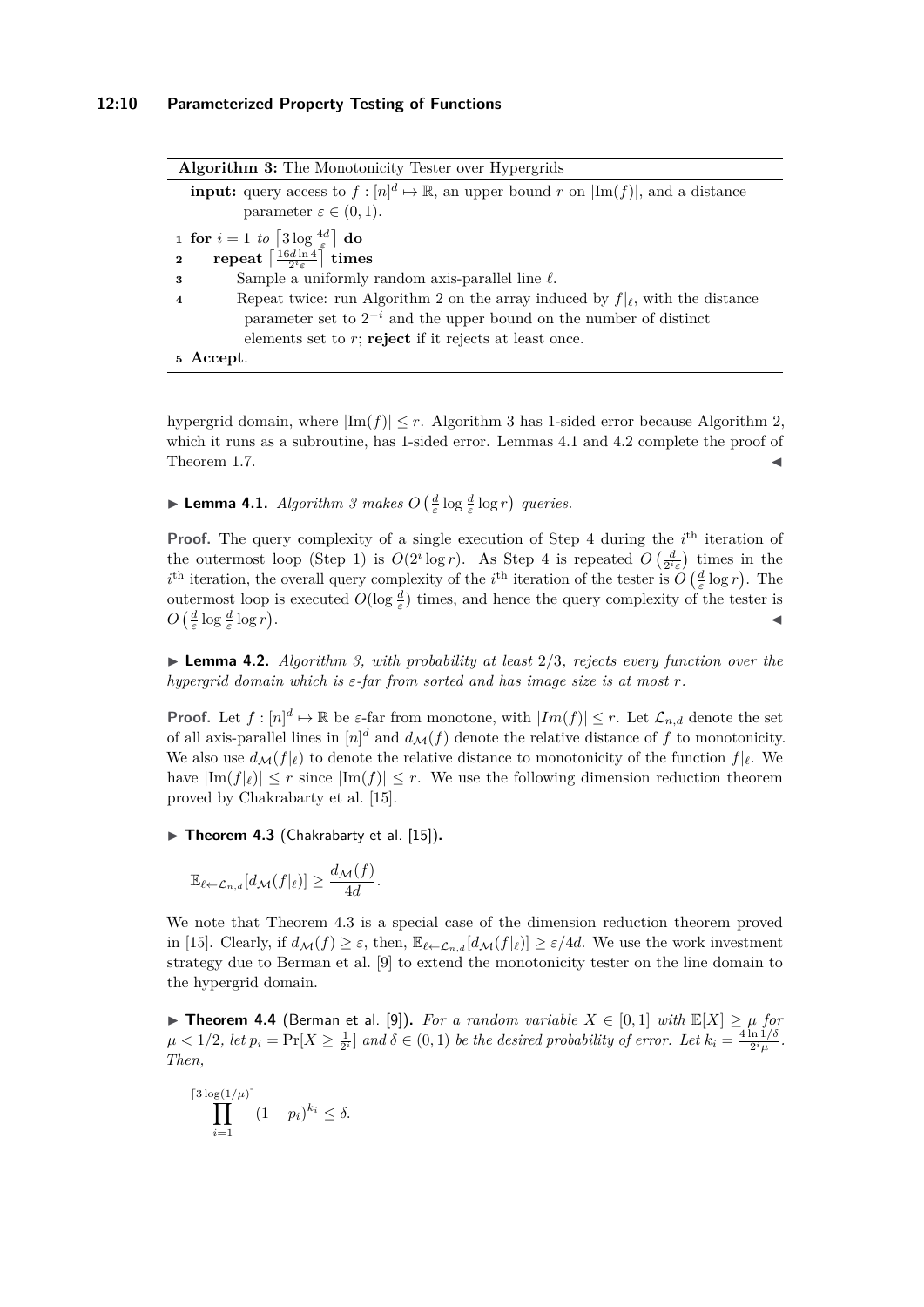<span id="page-10-1"></span>

| <b>Algorithm 4:</b> The Uniform Sortedness Tester                                                                                                                                                                                 |
|-----------------------------------------------------------------------------------------------------------------------------------------------------------------------------------------------------------------------------------|
| <b>input:</b> query access to an array A of size $n$ , an upper bound $r$ on the number of                                                                                                                                        |
| distinct values in A, and a distance parameter $\varepsilon \in (0,1)$ .                                                                                                                                                          |
| 1 Sample $\left\lceil \frac{24\sqrt{r}}{\epsilon} \right\rceil$ indices from A uniformly and independently at random.<br><b>2 Reject</b> if the array restricted to the sampled indices is not sorted; otherwise, <b>accept</b> . |

Consider running Algorithm [3](#page-9-0) on *f*. Let  $X = d_{\mathcal{M}}(f|\ell)$ , where  $\ell$  is sampled uniformly at random from  $\mathcal{L}_{n,d}$ . We apply the work investment strategy (Theorem [4.4\)](#page-9-6) on *X* with error probability  $\delta = 1/4$ . By Theorem [4.3,](#page-9-5)  $\mathbb{E}[X] \geq \varepsilon/4d$ . Thus, in Theorem [4.4,](#page-9-6) we set  $\mu = \varepsilon/4d$ and  $k_i = \frac{16d \ln 4}{2^i \varepsilon}$  for all  $i \in [\frac{3 \log \frac{4d}{\varepsilon}}{2}]$ . By Theorem [4.4,](#page-9-6) with probability at least 3/4, for some  $i \in [\lceil 3 \log \frac{4d}{\varepsilon} \rceil]$ , we sample a line  $\ell$  such that  $d_{\mathcal{M}}(f|\ell) \geq 2^{-i}$  in Step [3.](#page-9-7) Conditioned on sampling such a line, Step [4](#page-9-3) rejects  $\ell$  with probability at least 8/9. Thus, given a function *f* that is  $\varepsilon$ -far from sorted, Algorithm [3](#page-9-0) rejects *f* with probability at least  $\frac{3}{4} \cdot \frac{8}{9} = \frac{2}{3}$ , as required. This completes the proof of Lemma [4.2.](#page-9-2)

**Note on a nonadaptive tester for hypergrids.** We can get a nonadaptive, 1-sided error *ε*-tester for monotonicity over hypergrids by using Algorithm [1](#page-5-0) instead of Algorithm [2](#page-7-0) in Step [4](#page-9-3) of Algorithm [3.](#page-9-0) The same analysis goes through for this case and the overall query complexity of the tester is  $O\left(\frac{d}{\varepsilon} \log \frac{d}{\varepsilon} \log \frac{rd}{\varepsilon}\right)$ .

# <span id="page-10-0"></span>**5 The Uniform Tester for Sortedness**

In this section, we describe a nonadaptive  $\varepsilon$ -tester that makes  $O(\sqrt{r}/\varepsilon)$  uniform and independent queries to test sortedness of arrays containing at most *r* distinct values and prove Theorem [1.5.](#page-3-3)

Our tester is Algorithm [4.](#page-10-1) The bound on the query complexity of the tester follows directly from its description. The tester has 1-sided error as it always accepts sorted arrays. In the rest of the section, we show that, with high probability, the tester rejects arrays that are *ε*-far from sorted.

 $\triangleright$  **Lemma 5.1.** *Algorithm [4,](#page-10-1) with probability at least* 2/3*, rejects every array that has at most r distinct elements and is ε-far from sorted.*

**Proof.** Consider an array *A* that has at most *r* distinct values and is *ε*-far from sorted. Recall that a pair of indices  $(x, y)$ , where  $x, y \in [n]$  and  $x < y$ , is *violated* in an array *A* if  $A(x) > A(y)$ . Consider the undirected *violation graph*  $G = ([n], E)$  of *A*, where an edge  $\{u, v\} \in E$  if  $(u, v)$  is a violated pair. Dodis et al. [\[22,](#page-15-0) Lemma 7] show that if *A* is *ε*-far from sorted then *G* has a matching *M* of size at least  $\epsilon n/2$ .

For a pair  $(x, y) \in [n] \times [n]$  such that  $x < y$ , we refer to x as its lower endpoint and *y* as its higher endpoint. We first partition the pairs in *M* into *r* classes as follows. Let  $v_1 < v_2 < \cdots < v_r$  be the values in the range. A pair  $(x, y) \in M$  such that  $x < y$  belongs to the *i*<sup>th</sup> class  $C_i$ , if  $A(x) = v_i$ . Note that  $C_1$  is empty. For each  $i \in [r]$ , let  $C_i^L$  and  $C_i^{\text{H}}$  denote the set of lower and higher endpoints of pairs in  $C_i$ , respectively. Note that  $|C_i| = |C_i^{\text{L}}| = |C_i^{\text{H}}|$ . For each  $i \in [r]$ , define the *i*<sup>th</sup> lower bucket  $B_i^{\text{L}}$  to consist of the smallest  $\lceil |C_i|/2 \rceil$  indices in  $C_i^L$  and the *i*<sup>th</sup> higher bucket  $B_i^H$  to consist of the largest  $\lceil |C_i|/2 \rceil$  indices in  $C_i^{\text{H}}$ . Note that  $\left| \bigcup_{i \in [r]} B_i^{\text{L}} \right| = \left| \bigcup_{i \in [r]} B_i^{\text{H}} \right| \ge \varepsilon n/4$ . It is easy to see that for each  $i \in [r]$ ,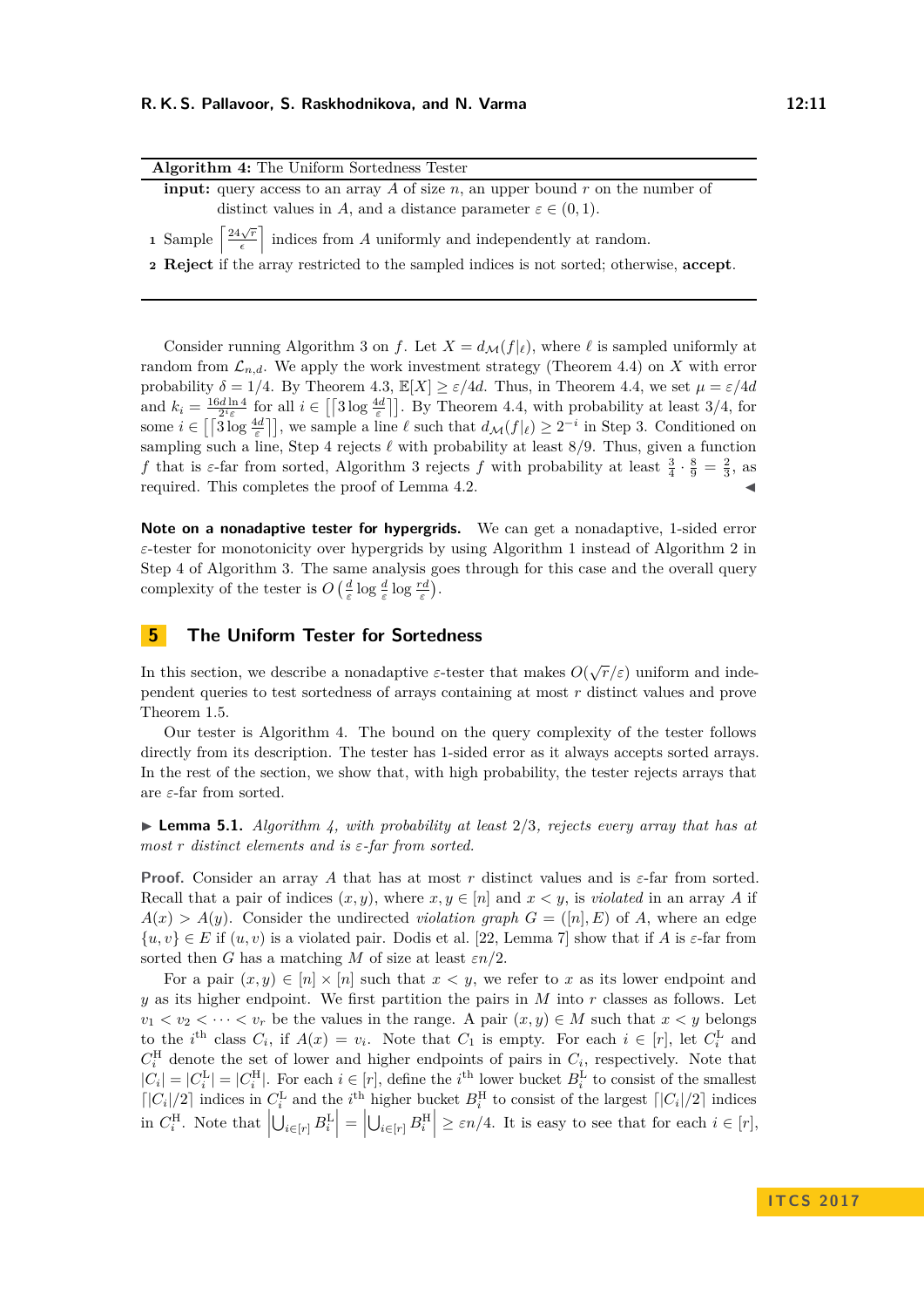#### **12:12 Parameterized Property Testing of Functions**

every pair in  $B_i^{\text{L}} \times B_i^{\text{H}}$  is a violated pair. Therefore, if an algorithm samples indices from both  $B_i^{\text{L}}$  and  $B_i^{\text{H}}$ , for some  $i \in [r]$ , it rejects. To bound the probability of this event from below, we use the following generalization of the Birthday Paradox proved by Goldreich et al. [\[27,](#page-16-3) Lemma 19].

<span id="page-11-1"></span>► Claim 5.2 ([\[27,](#page-16-3) Lemma 19]). Let  $S_1, S_2, \ldots, S_r, T_1, T_2, \ldots, T_r$  be disjoint subsets of a universe U. For each  $i \in [r]$ , let  $p_i = |S_i|/|U|$  and  $q_i = |T_i|/|U|$ . Let  $\rho = \sum_i \min\{p_i, q_i\}$ . Then, if we uniformly sample  $6\sqrt{r}/\rho$  elements from U, with probability at least  $2/3$ , for some  $i \in [r]$ , the sample will contain at least one element from both  $S_i$  and  $T_i$ .

If we set  $S_i = B_i^{\text{L}}$  and  $T_i = B_i^{\text{H}}$  for each  $i \in [r]$  in Claim [5.2,](#page-11-1) we have  $\rho \ge \varepsilon/4$ . Therefore, a uniform sample of  $24\sqrt{r}/\varepsilon$  points from [*n*], with probability at least 2/3, will have, for some  $i \in [r]$ , an index from  $B_i^{\text{L}}$  and  $B_i^{\text{H}}$ , and the algorithm will reject. This completes the proof of the lemma.

# <span id="page-11-0"></span>**6 A Lower Bound for the Uniform Sortedness Tester**

In this section, we prove that  $\Omega(\sqrt{r})$  uniform queries are required to test sortedness of an array with at most *r* distinct values, even when one allows for 2-sided error, and prove Theorem [1.6.](#page-3-4) The proof uses Yao's principle [\[41\]](#page-16-15), the version with two distributions (see, e.g., Raskhodnikova and Smith [\[39\]](#page-16-16)). We first define two hard distributions  $P$  and  $N$  on arrays with  $r$  distinct values such that every array drawn from  $\mathcal P$  is in sorted order and every array drawn from  $\hat{N}$  is  $\frac{1}{8}$ -far from sorted. We then show that, for any tester that uses  $o(\sqrt{r})$ uniform queries, the statistical difference between tester's views of the two distributions is small, and hence, with high probability, it cannot distinguish between the distributions.

The statistical distance between two distributions  $\mathcal{D}_1$  and  $\mathcal{D}_2$ , denoted by  $SD(\mathcal{D}_1, \mathcal{D}_2)$ , is defined as

$$
SD(\mathcal{D}_1, \mathcal{D}_2) = \max_{S \subseteq (\text{support}(\mathcal{D}_1) \cup \text{support}(\mathcal{D}_2))} \left( \left| \Pr_{x \leftarrow \mathcal{D}_1} [x \in S] - \Pr_{x \leftarrow \mathcal{D}_2} [x \in S] \right| \right) \right).
$$

We write  $\mathcal{D}_1 \approx_{\delta} \mathcal{D}_2$  to denote  $SD(\mathcal{D}_1, \mathcal{D}_2) \leq \delta$ .

**Proof of Theorem [1.6.](#page-3-4)** First, we define distributions  $P$  and  $N$  on arrays of size  $n$  taking values in the set  $[r]$ , where  $n \geq 16r \ln 8r$ . Without loss of generality, we assume that r is an even number that divides *n*.

The distribution  $P$  is constructed as follows. Partition an *n*-element array into  $r/2$ blocks, each of length  $2n/r$ . For  $i \in [r/2]$ , set the values in the *i*<sup>th</sup> block of the array to  $((2i-1), 2i, 2i, \ldots, 2i)$  with probability  $1/2$  and  $((2i-1), (2i-1), \ldots, (2i-1), 2i)$  with probability 1*/*2, independent of the other blocks.

The distribution  $N$  is constructed as follows. As before, partition an *n*-element array into *r/*2 blocks, each of length  $2n/r$ . For  $i \in [r/2]$ , set the first value in the *i*<sup>th</sup> block to  $(2i-1)$ and the last value to 2*i*. The values at all other indices in that block are set to either  $(2i - 1)$ or 2*i* uniformly and independently at random.

Note that every array drawn from  $P$  is in sorted order. We will show that, with high probability, an array drawn from  $\mathcal N$  is  $\frac{1}{8}$ -far from sorted.

**Example 10 Lemma 6.1.** Let E denote the event that an array chosen according to N is  $\frac{1}{8}$ -far from *sorted. Then,*

$$
\Pr[E] > \frac{5}{6}.
$$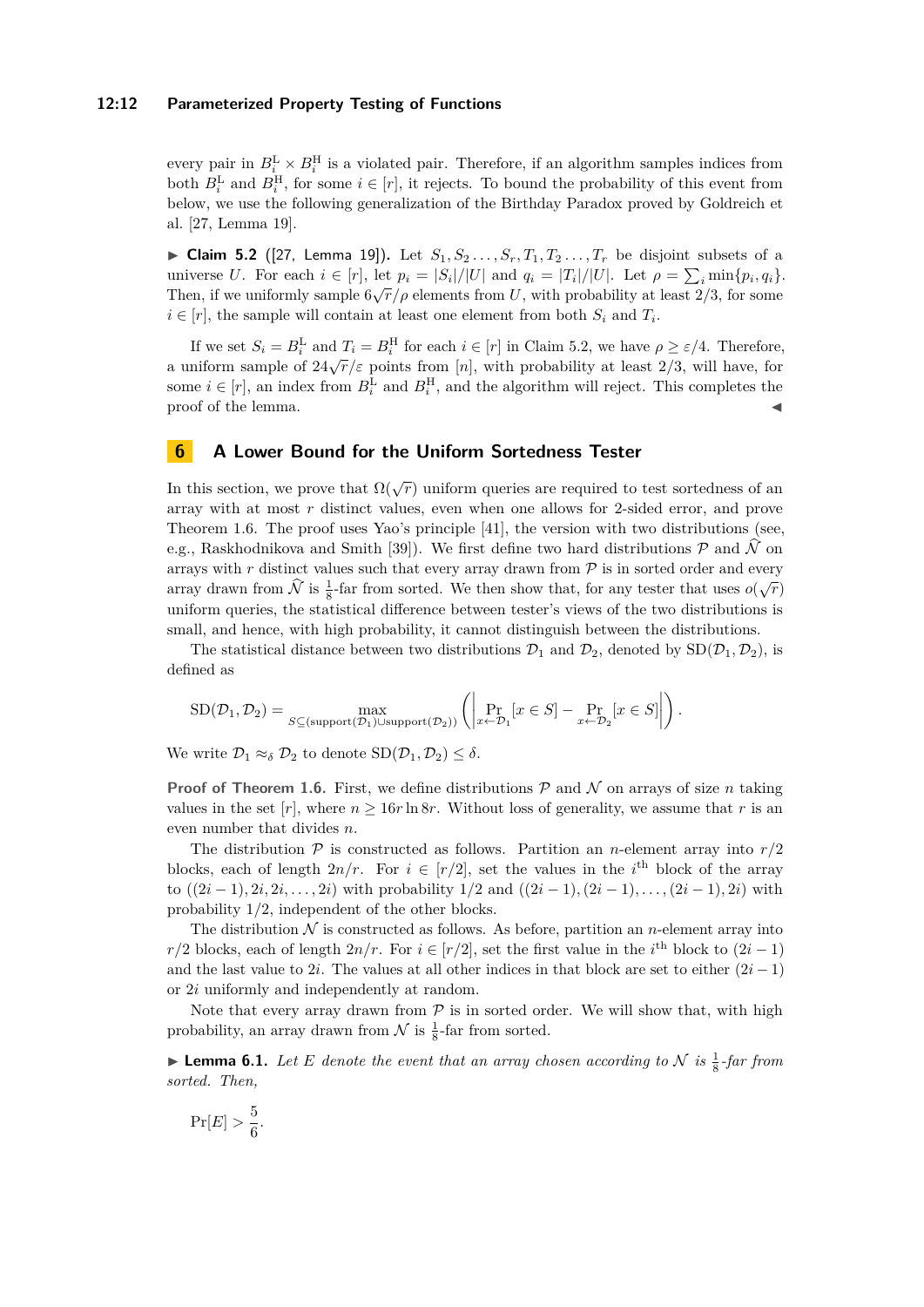**Proof.** Consider an array A chosen according to N. Consider the  $i^{\text{th}}$  block of A for some  $i \in [r/2]$ . Let  $Y_{2i}$  denote the number of elements with value 2*i* in the first half of this block and  $Y_{2i-1}$  denote the number of elements with value  $(2i-1)$  in the second half of the block. As the size of each half of the block is  $n/r$ , and the value at each index (except for the first and the last index) is assigned either  $(2i - 1)$  or 2*i* uniformly and independently at random,

$$
\mathbb{E}[Y_{2i}] = \mathbb{E}[Y_{2i-1}] = \frac{n}{2r} - \frac{1}{2}.
$$

By a Chernoff bound, for all  $i \in \left[\frac{r}{2}\right]$ ,

$$
\Pr\left[Y_{2i} \le \frac{n}{4r}\right] = \Pr\left[Y_{2i-1} \le \frac{n}{4r}\right] = \Pr\left[Y_{2i-1} \le \left(1 - \frac{n-2r}{2(n-r)}\right)\left(\frac{n}{2r} - \frac{1}{2}\right)\right]
$$

$$
\le \exp\left(-\frac{n}{16r} \cdot \frac{(n-2r)^2}{n(n-r)}\right)
$$

$$
< \frac{1}{6r}.
$$

If  $Y_{2i} > n/4r$  and  $Y_{2i-1} > n/4r$ , then at least  $n/4r$  elements in *i*<sup>th</sup> block need to be changed to make it sorted, as all the indices with value 2*i* in the first half or all the indices with value  $2i - 1$  in the last half need to be changed. By the union bound,

$$
\Pr\left[\bigvee_{j=1}^r \left(Y_j \leq \frac{n}{4r}\right)\right] \leq r \cdot \Pr\left[Y_1 \leq \frac{n}{4r}\right] < \frac{1}{6}.
$$

With probability at least 5/6, we have  $Y_{2i} > n/4r$  and  $Y_{2i-1} > n/4r$  for all  $i \in [r/2]$ . This implies that at least  $n/4r$  elements need to be changed in each of the  $r/2$  blocks to make it sorted. Hence, with probability at least  $5/6$ , the array *A* is  $\frac{1}{8}$ -far from sorted.

Denote the conditional distribution  $\mathcal{N}|_E$  by  $\widehat{\mathcal{N}}$ . Any instance sampled according to  $\widehat{\mathcal{N}}$  is  $\frac{1}{8}$ -far from sorted. The statistical distance  $SD(\mathcal{N}, \hat{\mathcal{N}})$  can be bounded using the following lemma proven by Raskhodnikova and Smith [\[39\]](#page-16-16).

<span id="page-12-0"></span>**Lemma 6.2** ([\[39,](#page-16-16) Claim 4]). Let *E* be an event that happens with probability at least  $1 - \delta$ *under the distribution*  $\mathcal{D}$ *. Then,*  $\mathcal{D} \approx_{\delta'} \mathcal{D}|_E$ *, where*  $\delta' = \frac{1}{1-\delta} - 1$ *.* 

Applying Lemma [6.2](#page-12-0) to  $\mathcal N$  and  $\widehat{\mathcal N}$ , we get  $\mathcal N \approx_{1/5} \widehat{\mathcal N}$ .

Consider any  $\frac{1}{8}$ -tester for sortedness that makes *q* queries where  $q \leq \sqrt{r}/5$ . Define *P*-view to be the distribution of values at the *q* locations queried by the tester in an array sampled according to P. Similarly, define N-view and  $\hat{N}$ -view. Next, we show that it is hard to distinguish  $\mathcal{P}\text{-view from }\hat{\mathcal{N}}\text{-view.}$ 

# <span id="page-12-2"></span>► Lemma 6.3.

 $SD(\mathcal{P}\text{-}view, \widehat{\mathcal{N}}\text{-}view) < \frac{1}{3}$  $\frac{1}{3}$ .

**Proof.** Let *F* denote the event that at least 2 out of the tester's *q* uniform samples from an array *A* are from the same block. An upper bound on the probability of this event can be obtained using the following lemma.

<span id="page-12-1"></span>▶ **Lemma 6.4** (Bellare and Rogaway [\[3\]](#page-14-6)). *Consider q balls and N bins, where each ball is assigned uniformly and independently at random to one of the bins. The probability that there exists a pair of balls assigned to the same bin is at most*  $\frac{q(q-1)}{2N}$ .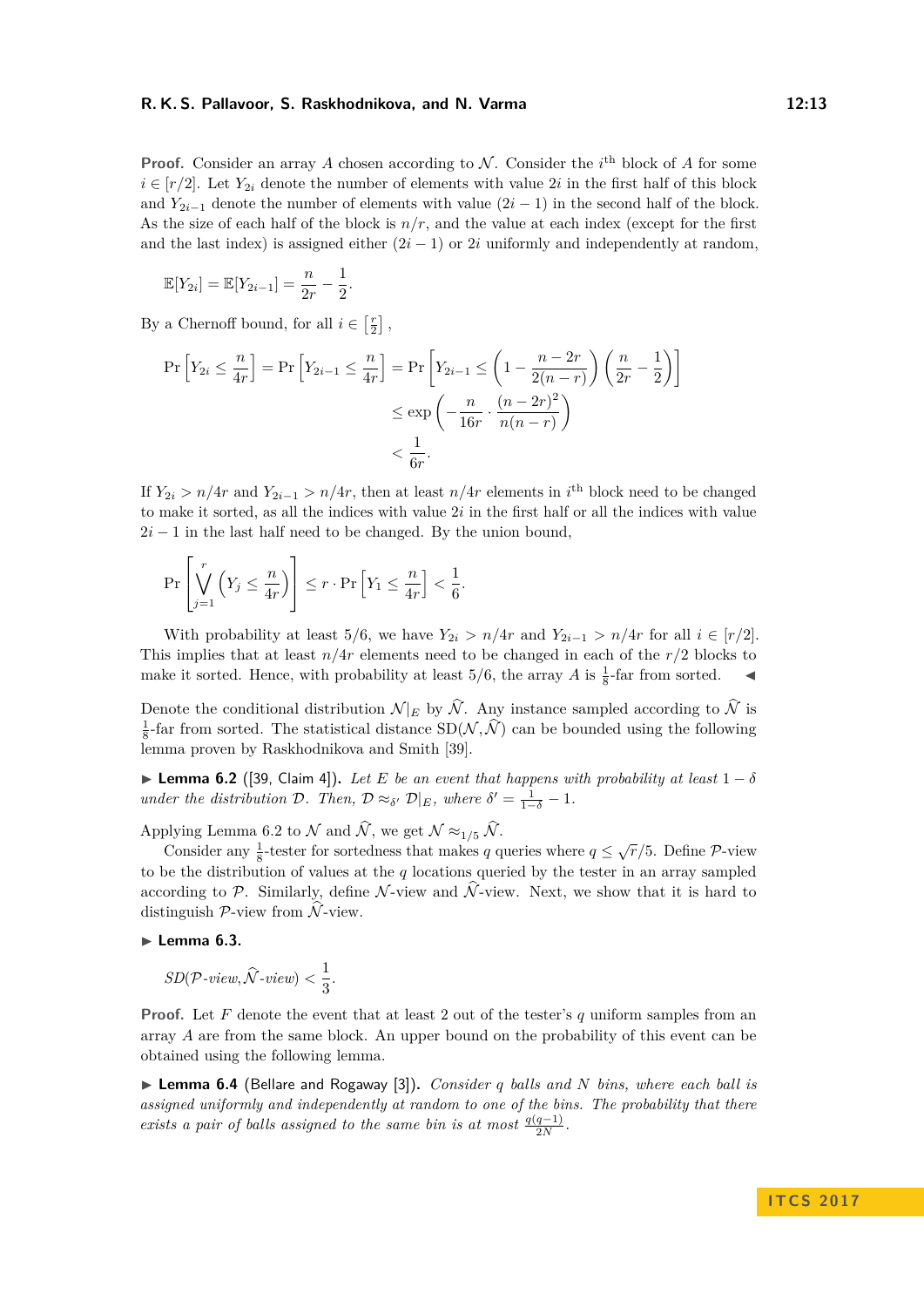**Algorithm 5:** The Convexity Tester

<span id="page-13-3"></span>**input:** query access to  $f : [n] \mapsto \mathbb{R}$ , an upper bound  $r$  on  $|\text{Im}(f)|$ , and a distance parameter  $\varepsilon \in (0,1)$ .

**if**  $r \geq \frac{\varepsilon n}{3}$  **then** 

**<sup>1</sup>** Run the *ε*-tester for convexity by Parnas et al. [\[37\]](#page-16-11) on *f* and **reject** if it rejects. **else**

**2** Let  $M \leftarrow [r+1, ..., n-r].$ 

**3** Sample  $\left\lceil \frac{4}{\varepsilon} \right\rceil$  indices from *M* uniformly and independently at random.

**<sup>4</sup> Reject** if *f* restricted to those indices is not constant.

**<sup>5</sup> Accept**.

By Lemma [6.4,](#page-12-1) we get  $Pr[F] \le \frac{q(q-1)}{2 \cdot r/2} < \frac{q^2}{r} = \frac{1}{25}$ . Then, by Lemma [6.2,](#page-12-0)

<span id="page-13-1"></span>
$$
\mathcal{P}\text{-view} \approx_{1/24} \mathcal{P}\text{-view}|_{\overline{F}};
$$
\n<sup>(1)</sup>

 $\mathcal{N}\text{-view} \approx_{1/24} \mathcal{N}\text{-view}|_{\overline{F}}.$ *.* (2)

Since  $\mathcal{N} \approx_{1/5} \widehat{\mathcal{N}}$ , the definition of statistical difference implies that

$$
\mathcal{N}\text{-view} \approx_{1/5} \widehat{\mathcal{N}}\text{-view.} \tag{3}
$$

It remains to show that  $\mathcal{P}\text{-view}|_{\overline{F}} = \mathcal{N}\text{-view}|_{\overline{F}}$ . Let *x* be an index in the *i*<sup>th</sup> block, for some  $i \in [r/2]$ . If *x* is neither the first nor the last index of *i*<sup>th</sup> block, then  $Pr[A|x] =$  $(2i-1)$ ] = Pr[*A*[*x*] = 2*i*] = 1/2 irrespective of whether  $A \leftarrow \mathcal{P}$  or  $A \leftarrow \mathcal{N}$ . If *x* is the first or the last index of the *i*<sup>th</sup> block, then  $A[x]$  is fixed to the same value under both  $P$  and  $N$ . If  $\overline{F}$ holds, then at most 1 index from each block is sampled by the tester. By the definition of  $\mathcal P$ and  $N$ , for any two indices from different blocks, the values assigned to them are independent of each other. Hence,  $\mathcal{P}\text{-view}|_{\overline{F}} = \mathcal{N}\text{-view}|_{\overline{F}}$ . By [\(1\)](#page-13-1)-[\(3\)](#page-13-2),

$$
SD(\mathcal{P}\text{-view}, \hat{\mathcal{N}}\text{-view}) \le \frac{1}{24} + \frac{1}{24} + \frac{1}{5} < \frac{1}{3}
$$

This completes the proof of Lemma [6.3.](#page-12-2)

By Yao's principle [\[41\]](#page-16-15), as stated in [\[39,](#page-16-16) Claim 5], for  $q \leq \sqrt{r}/5$ , it is hard for any  $\frac{1}{8}$ -tester using q uniform queries to distinguish  $P$  from  $\hat{N}$ . Thus, uniform testers for sortedness of arrays with values in  $[r]$  require  $\Omega(\sqrt{r})$  queries. This completes the proof of Theorem [1.6.](#page-3-4)

<span id="page-13-2"></span>*.*

# <span id="page-13-0"></span>**7 Testing Convexity**

In this section, we describe a nonadaptive tester for convexity of functions  $f : [n] \rightarrow \mathbb{R}$  and prove Theorem [1.8.](#page-4-2) Recall that a function  $f : [n] \rightarrow \mathbb{R}$  is convex if  $f(i) - f(i-1) \leq f(i+1) - f(i)$ for  $1 < i \leq n$ . Our convexity tester is Algorithm [5.](#page-13-3) It uses the nonadaptive convexity tester of Parnas et al. [\[37\]](#page-16-11) as a black box.

The query complexity of our tester is  $O(1/\varepsilon)$  when  $r < \varepsilon n/3$ , as is evident from its description. In the other case,  $n \leq 3r/\varepsilon$ , our tester runs the tester of [\[37\]](#page-16-11), which makes  $O(\log n/\varepsilon)$  queries. Substituting the upper bound on *n*, we get the query complexity bound claimed in Theorem [1.8.](#page-4-2)

Given a function  $f : [n] \to \mathbb{R}$  and a set  $S \subseteq [n]$ , let  $f_S$  denote the restriction of  $f$  to the indices in *S* whenever  $S \neq \emptyset$ . To prove the correctness of our tester, we first prove the following characterization of convex functions with image size at most *r*.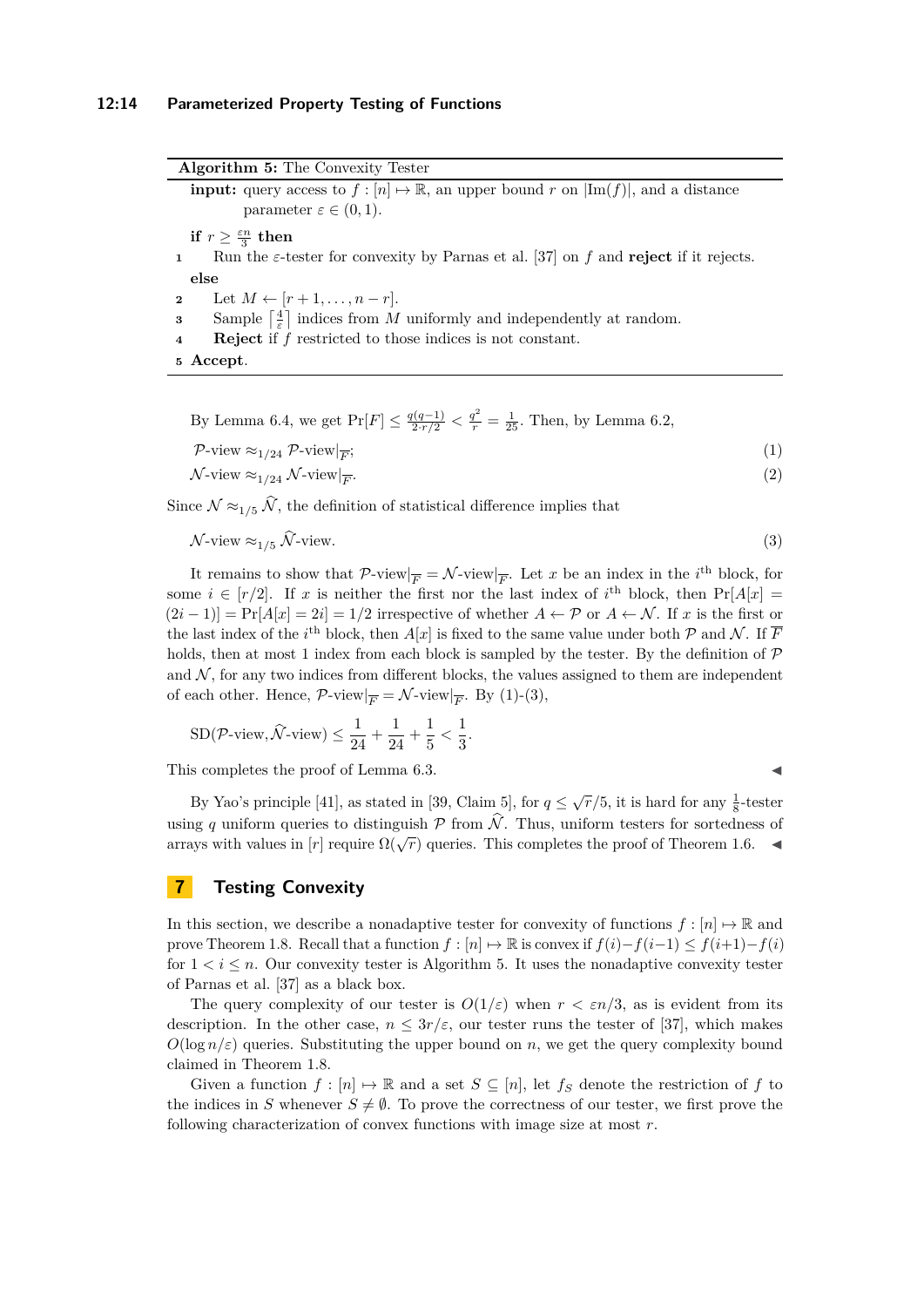<span id="page-14-7"></span>► Claim 7.1. If  $f : [n] \mapsto \mathbb{R}$  is convex and  $|\text{Im}(f)| \leq r$ , then  $f_M$  for  $M = [r + 1..n - r]$  is a constant function.

**Proof.** We can assume that  $r < n/2$ , for otherwise,  $M = \emptyset$ . Assume for the sake of contradiction that there exists points  $x, x + 1 \in M$  such that  $f_M(x) \neq f_M(x + 1)$ . If  $f_M(x) < f_M(x+1)$ , then *f* has to be monotonically increasing on the domain restricted to  $[x + 1, \ldots, n]$ , which has more than *r* elements in it as  $x < n - r + 1$ . By the pigeonhole principle, this results in a contradiction, as  $|\text{Im}(f)| \leq r$ . If  $f_M(x) > f_M(x+1)$ , then *f* has to be monotonically decreasing on the set  $[1, \ldots, x+1]$ , which has more than *r* elements in it since  $x \geq r$ . By the pigeonhole principle, this also leads to a contradiction, as  $|\text{Im}(f)| \leq r$ . Hence,  $f$  can take only one value on  $M$  and therefore,  $f_M$  is a constant function.

We will now show that the tester accepts every function that is convex and rejects with probability at least  $2/3$ , every function that is  $\varepsilon$ -far from convex.

 $\blacktriangleright$  **Lemma 7.2.** *Consider a function*  $f$  : [*n*]  $\mapsto \mathbb{R}$ *. Algorithm [5,](#page-13-3) on input*  $r ≥ |Im(f)|$  *and*  $\varepsilon$ *, accepts if*  $f$  *is convex and rejects, with probability at least*  $2/3$ *, if*  $f$  *is*  $\varepsilon$ *-far from convex.* 

**Proof.** If  $r \geq \frac{\varepsilon n}{3}$ , Algorithm [5](#page-13-3) runs the tester for convexity by [\[37\]](#page-16-11), and so the correctness follows from their analysis.

Consider the case where  $r < \varepsilon n/3$ . It follows from Claim [7.1](#page-14-7) that Algorithm [5](#page-13-3) accepts *f* if it is convex. Now assume that *f* is  $\varepsilon$ -far from convex. It remains to prove that  $f_M$ is  $\varepsilon/3$ -far from being a constant function, where  $M = [r + 1, \ldots, n - r]$ . Assume for the sake of contradiction that  $f_M$  is  $\varepsilon/3$ -close to constant. We will construct a convex function  $g: [n] \to \mathbb{R}$  such that *g* is  $\varepsilon$ -close to *f* and satisfies  $|\text{Im}(g)| \leq r$ . This will give us the required contradiction. Let the constant function closest to  $f_M$  be  $h$ , where  $h(x) = c$  for every  $x \in M$ . The function *g* is then defined as a constant function taking the value *c* on all points in  $[n]$ . Since the Hamming distance of  $f_M$  from *h* is at most  $\epsilon n/3$ , the total Hamming distance of *f* from *g* is at most  $\epsilon n/3 + 2r < \epsilon n$ . This contradicts the fact that *f* is  $\epsilon$ -far from convex. Hence,  $f_M$  is  $\frac{\varepsilon}{3}$ -far from being a constant function. The probability that  $4/\varepsilon$  samples fail to detect that  $f_M$  is  $\varepsilon/3$ -far from constant is at most  $(1 - \varepsilon/3)^{4/\varepsilon} \leq \exp(-4/3) < 1/3$ .

#### **References**

- <span id="page-14-0"></span>**1** Nir Ailon and Bernard Chazelle. Information theory in property testing and monotonicity testing in higher dimension. *Inf. Comput.*, 204(11):1704–1717, 2006.
- <span id="page-14-1"></span>**2** Tugkan Batu, Ronitt Rubinfeld, and Patrick White. Fast approximate PCPs for multidimensional bin-packing problems. *Inf. Comput.*, 196(1):42–56, 2005.
- <span id="page-14-6"></span>**3** Mihir Bellare and Phillip Rogaway. Lecture notes on modern cryptography, 2005. URL: <https://cseweb.ucsd.edu/~mihir/cse207/w-birthday.pdf>.
- <span id="page-14-2"></span>**4** Aleksandrs Belovs and Eric Blais. Quantum algorithm for monotonicity testing on the hypercube. *Theory of Computing*, 11:403–412, 2015.
- <span id="page-14-3"></span>**5** Aleksandrs Belovs and Eric Blais. A polynomial lower bound for testing monotonicity. In *Proceedings of the 48th Annual ACM SIGACT Symposium on Theory of Computing, STOC 2016, Cambridge, MA, USA, June 18-21, 2016*, pages 1021–1032, 2016.
- <span id="page-14-4"></span>**6** Sagi Ben-Moshe, Yaron Kanza, Eldar Fischer, Arie Matsliah, Mani Fischer, and Carl Staelin. Detecting and exploiting near-sortedness for efficient relational query evaluation. In *Database Theory - ICDT 2011, 14th International Conference, Uppsala, Sweden, March 21-24, 2011, Proceedings*, pages 256–267, 2011.
- <span id="page-14-5"></span>**7** Piotr Berman, Meiram Murzabulatov, and Sofya Raskhodnikova. The power and limitations of uniform samples in testing properties of figures. In *36th IARCS Annual Conference*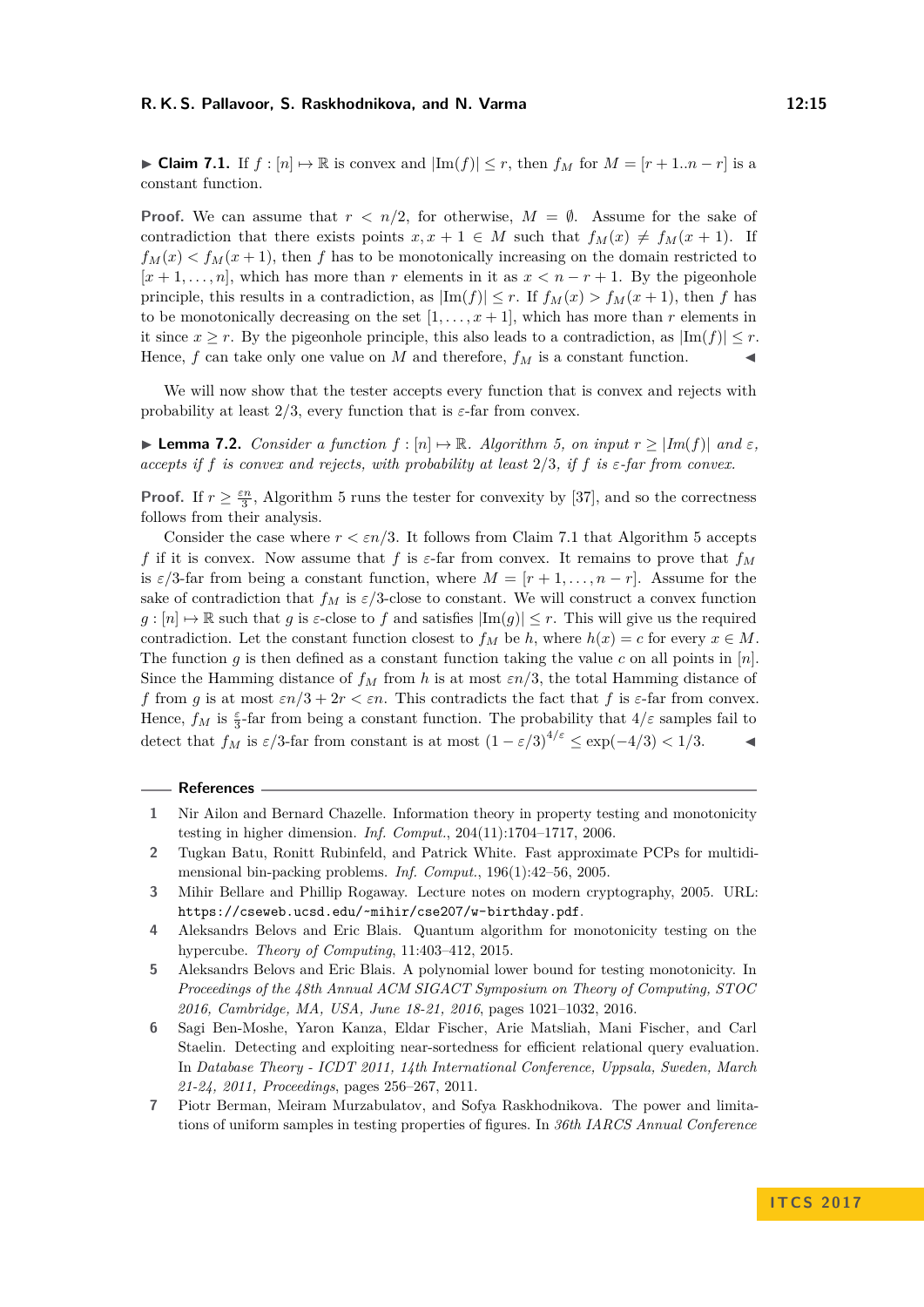#### **12:16 Parameterized Property Testing of Functions**

*on Foundations of Software Technology and Theoretical Computer Science, FSTTCS 2016, December 13-15, 2016, Chennai, India*, pages 45:1–45:14, 2016.

- <span id="page-15-17"></span>**8** Piotr Berman, Meiram Murzabulatov, and Sofya Raskhodnikova. Testing convexity of figures under the uniform distribution. In *32nd International Symposium on Computational Geometry, SoCG 2016, June 14-18, 2016, Boston, MA, USA*, pages 17:1–17:15, 2016.
- <span id="page-15-8"></span>**9** Piotr Berman, Sofya Raskhodnikova, and Grigory Yaroslavtsev. *Lp*-testing. In *Symposium on Theory of Computing, STOC 2014, New York, NY, USA, May 31 - June 03, 2014*, pages 164–173, 2014.
- <span id="page-15-4"></span>**10** Arnab Bhattacharyya, Elena Grigorescu, Kyomin Jung, Sofya Raskhodnikova, and David P. Woodruff. Transitive-closure spanners. *SIAM J. Comput.*, 41(6):1380–1425, 2012.
- <span id="page-15-3"></span>**11** Eric Blais, Joshua Brody, and Kevin Matulef. Property testing lower bounds via communication complexity. *Computational Complexity*, 21(2):311–358, 2012.
- <span id="page-15-7"></span>**12** Eric Blais, Sofya Raskhodnikova, and Grigory Yaroslavtsev. Lower bounds for testing properties of functions over hypergrid domains. In *IEEE 29th Conference on Computational Complexity, CCC 2014, Vancouver, BC, Canada, June 11-13, 2014*, pages 309–320, 2014.
- <span id="page-15-5"></span>**13** Jop Briët, Sourav Chakraborty, David García-Soriano, and Arie Matsliah. Monotonicity testing and shortest-path routing on the cube. *Combinatorica*, 32(1):35–53, 2012.
- <span id="page-15-15"></span>**14** Deeparnab Chakrabarty. Monotonicity testing. In *Encyclopedia of Algorithms*, pages 1352– 1356. Springer, 2016.
- <span id="page-15-11"></span>**15** Deeparnab Chakrabarty, Kashyap Dixit, Madhav Jha, and C. Seshadhri. Property testing on product distributions: Optimal testers for bounded derivative properties. In *Proceedings of the Twenty-Sixth Annual ACM-SIAM Symposium on Discrete Algorithms, SODA 2015, San Diego, CA, USA, January 4-6, 2015*, pages 1809–1828, 2015.
- <span id="page-15-6"></span>**16** Deeparnab Chakrabarty and C. Seshadhri. Optimal bounds for monotonicity and Lipschitz testing over hypercubes and hypergrids. In *Symposium on Theory of Computing Conference, STOC'13, Palo Alto, CA, USA, June 1-4, 2013*, pages 419–428, 2013.
- <span id="page-15-9"></span>**17** Deeparnab Chakrabarty and C. Seshadhri. An optimal lower bound for monotonicity testing over hypergrids. *Theory of Computing*, 10:453–464, 2014.
- <span id="page-15-10"></span>**18** Deeparnab Chakrabarty and C. Seshadhri. An *o*(*n*) monotonicity tester for Boolean functions over the hypercube. *SIAM J. Comput.*, 45(2):461–472, 2016.
- <span id="page-15-13"></span>**19** Xi Chen, Anindya De, Rocco A. Servedio, and Li-Yang Tan. Boolean function monotonicity testing requires (almost) *n* <sup>1</sup>*/*<sup>2</sup> non-adaptive queries. In *Proceedings of the Forty-Seventh Annual ACM on Symposium on Theory of Computing*, STOC'15, pages 519–528, New York, NY, USA, 2015.
- <span id="page-15-12"></span>**20** Xi Chen, Rocco A. Servedio, and Li-Yang Tan. New algorithms and lower bounds for monotonicity testing. In *55th IEEE Annual Symposium on Foundations of Computer Science, FOCS 2014, Philadelphia, PA, USA, October 18-21, 2014*, pages 286–295, 2014.
- <span id="page-15-14"></span>**21** Kashyap Dixit, Sofya Raskhodnikova, Abhradeep Thakurta, and Nithin M. Varma. Erasureresilient property testing. In *43rd International Colloquium on Automata, Languages, and Programming, ICALP 2016, July 11-15, 2016, Rome, Italy*, pages 91:1–91:15, 2016.
- <span id="page-15-0"></span>**22** Yevgeniy Dodis, Oded Goldreich, Eric Lehman, Sofya Raskhodnikova, Dana Ron, and Alex Samorodnitsky. Improved testing algorithms for monotonicity. In *RANDOM-APPROX'99, Berkeley, CA, USA, August 8-11, 1999, Proceedings*, pages 97–108, 1999.
- <span id="page-15-1"></span>**23** Funda Ergün, Sampath Kannan, Ravi Kumar, Ronitt Rubinfeld, and Mahesh Viswanathan. Spot-checkers. *J. Comput. Syst. Sci.*, 60(3):717–751, 2000.
- <span id="page-15-2"></span>**24** Eldar Fischer. On the strength of comparisons in property testing. *Inf. Comput.*, 189(1):107–116, 2004.
- <span id="page-15-16"></span>**25** Eldar Fischer, Oded Lachish, and Yadu Vasudev. Trading query complexity for samplebased testing and multi-testing scalability. In *IEEE 56th Annual Symposium on Founda-*